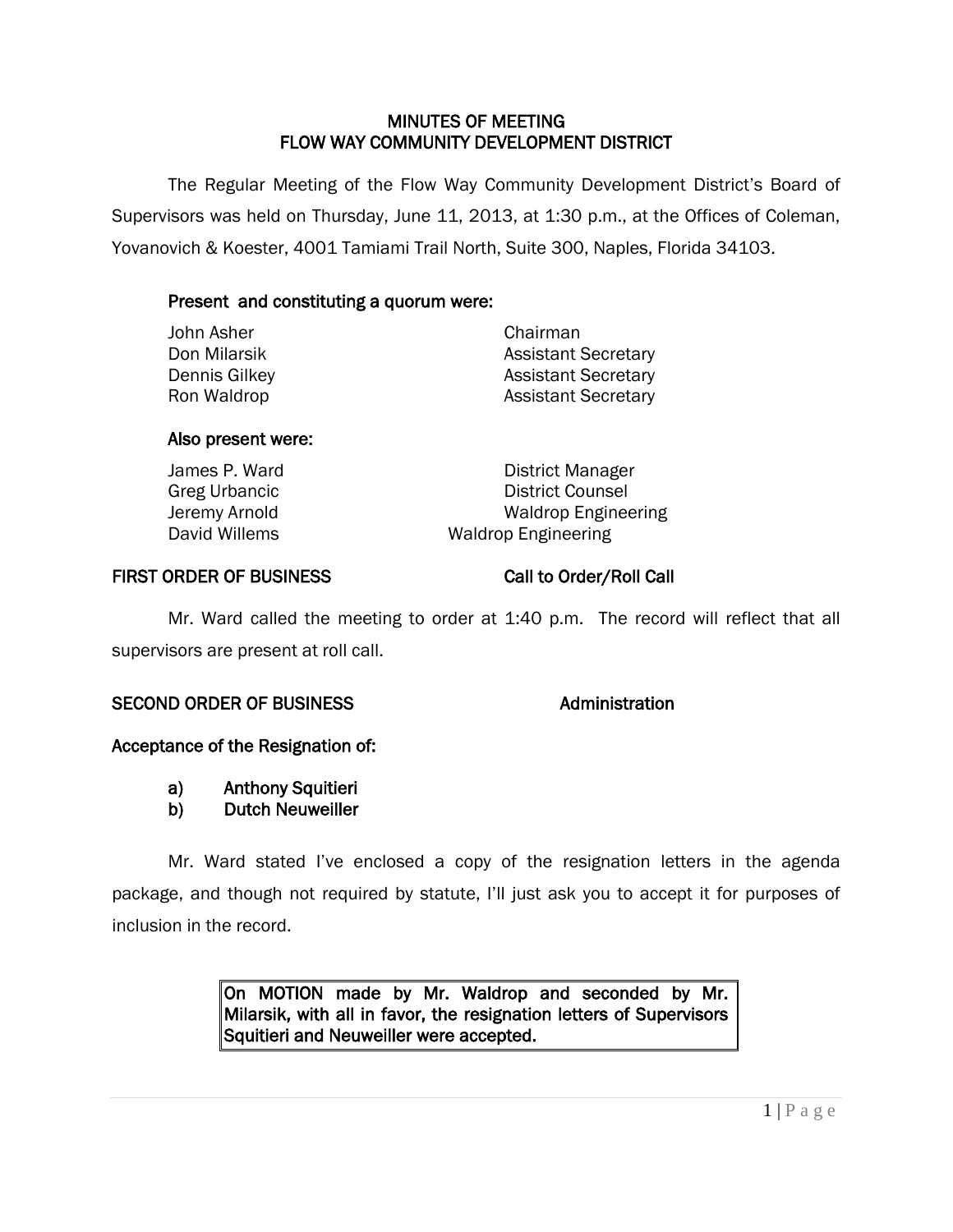THIRD ORDER OF BUSINESS THIRD ON SCONSIDER THIRD ORDER OF BUSINESS of Two(2) Individuals to Fill the Unexpired Terms of Office for Seat 3 (Anthony Squitieri) and Seat 4 (Dutch Neuweiller)

Mr. Ward stated the way this statute works is that the balance of the Board will appoint two individuals to serve the balance of those unexpired terms. Both Mr. Squitieri and Mr. Neuweiller's terms expire November of 2016, so you just need by a simple motion and second, and then affirmative vote of at least two of you to appoint two individuals to fill those terms.

> On MOTION made by Mr. Waldrop and seconded by Mr. Milarsik, with all in favor, the appointment of John Asher and Keith Berg to fill the positions vacated by Supervisors Squitieri and Neuweiller was approved.

# FOURTH ORDER OF BUSINESS And the metal administration of Oath of Office for the Newly Appointed Supervisors

- a) Guide to the Sunshine Amendment and Code of Ethics for Public Officers and **Employees**
- b) Form  $1 -$  Statement of Financial Interests

Mr. Ward stated I see Mr. Asher is with us today, so I'm going to take a moment and swear him in. For the record, I am a notary in the state of Florida and authorized to administer this oath, and I'll ask that you please repeat after me. Thereupon, Mr. Asher was duly sworn. I'll ask that you sign it and print your name in the two spots on the oath, return it to me, and I will notarize it and make it a part of the permanent record. As a public official, you're required to fill out a Form-1, Statement of Financial Interests. If you currently sit on an existing CDD Board, you'll just need to amend your Form 1 to include this new CDD. If not, you'll just need to fill out the whole form, and it gets returned to the Supervisor of Elections in the County in which you reside. So if you live in another county besides Collier, you have to return it to that Supervisor of Elections. It's required to be done within in 30 days of today's date, so it will be due by July 12, and supervisors do have the authority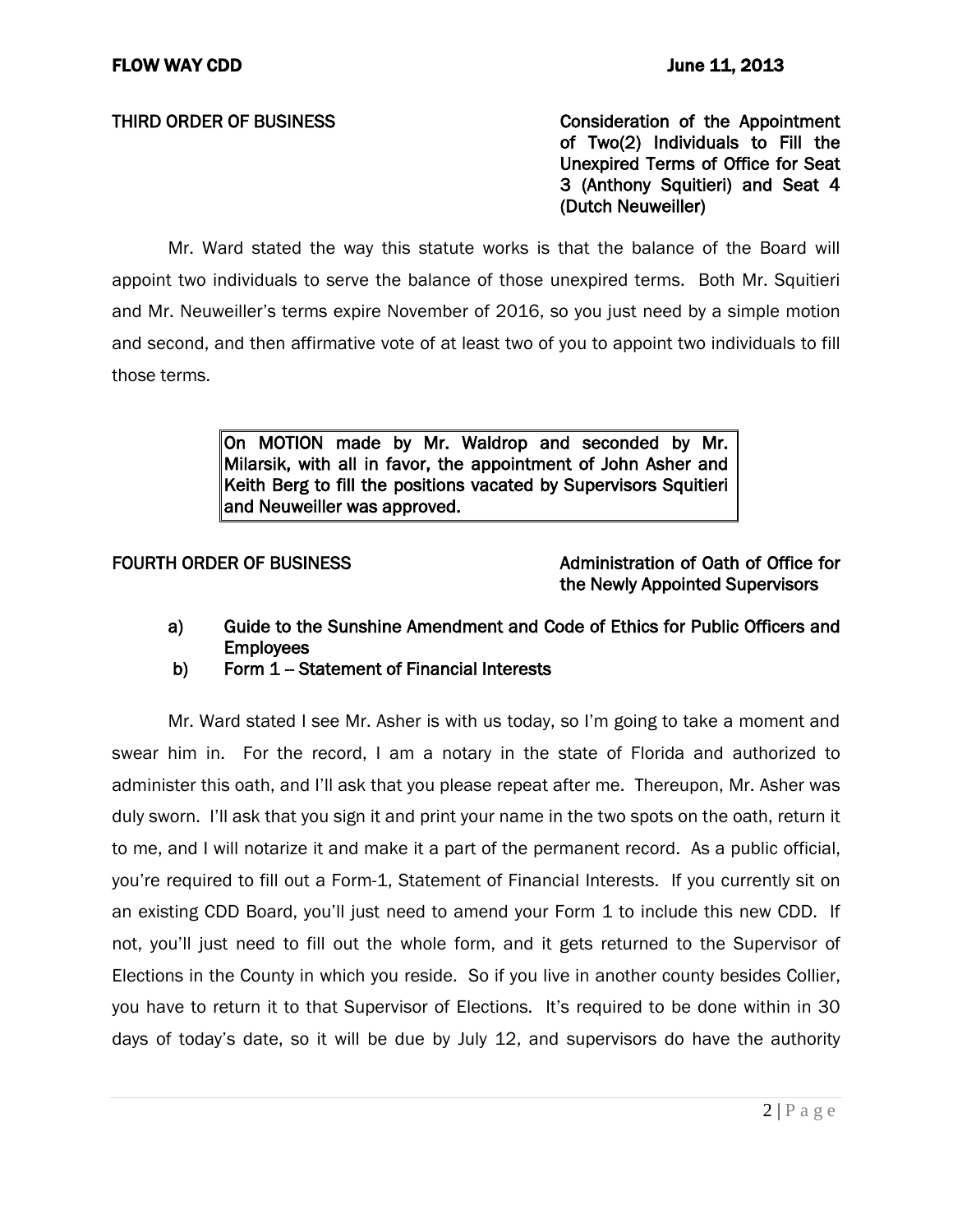under the statute to fine you for lack of compliance with that particular statute, and some are not so nice about that. So I would strongly suggest that you do that.

If you have any questions, just call Greg or I, and we'll help you through the form itself.

Mr. Asher asked do you fill out a Form 1 if I wasn't on any Board's in '12, so I've been put on a couple now, so is this a '12 or '13 thing?

Mr. Ward stated it's going to be a '12. And if you've already filled them out for the new boards you're sitting on, then you don't need to fill out the whole form, just fill it out with this name as an amendment to your existing Form 1.

Mr. Asher stated it's all in the computer, so it's real issue.

Mr. Ward stated okay, just print it out and put the stamp and be done with it. Sounds good.

Mr. Asher stated that means when you get them in the mail, then have to be in by the end of July or whatever that cutoff date is. I don't need to do that again.

Mr. Ward stated yes, you do need to do that again.

Mr. Asher stated but I wasn't on any boards in '12. I thought this one I'm filling out for now is '12.

Mr. Ward stated this one is for 2012. The July disclosure is also for 2012, so you need to do both. It's a little redundant but, unfortunately, the statute is kind of archaic.

### FIFTH ORDER OF BUSINESS **CONSIDER SETTLE SETTLE OF A SET A** Consideration of Minutes

### a) October 24, 2012, Regular Meeting Minutes

Mr. Ward stated you've been previously distributed a copy. If there are any additions, corrections or deletions, it would be appropriate at this time to indicate, otherwise a motion for their approval would be in order.

Mr. Gilkey stated there's a spelling, I think, on Don's name, a couple of them, the October one and then also, I believe the Januaries, I assume that's Don there, but maybe that even comes off, because they're listed at the top, and then it lists it's as an audience, as we're in the audience on the bottom part of it.

Mr. Ward asked which set of minutes are you looking at?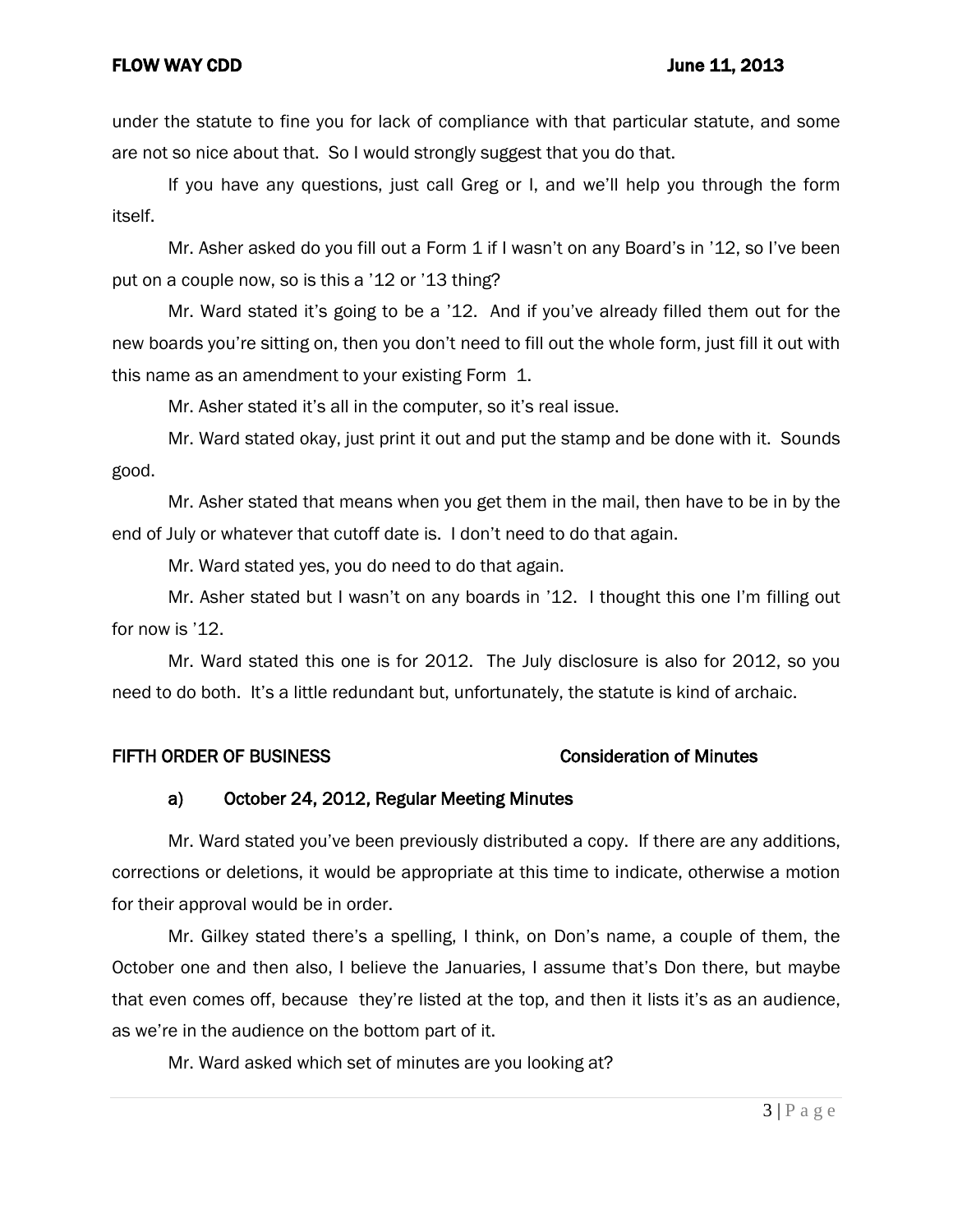Mr. Gilkey stated I was looking at the October  $24<sup>th</sup>$ , the spelling, and then on the January 24<sup>th</sup>, down in the audience, you got me and Don, but were at the top, so I'm not sure. I mean that just comes off.

Mr. Ward stated it comes off, okay. So let's do October 24th first, so a motion to approve with those amendments would be in order.

> On MOTION made by Mr. Milarsik and seconded by Mr. Gilkey, with all in favor, the Regular Meeting minutes of October 24, 2013, were approved with the corrections noted.

# b) January 24, 2013, Landowner's Meeting Minutes

Mr. Ward stated the Landowner's meeting minutes, we'll accept for inclusion in the record, subject to the changes made.

> On MOTION made by Mr. Waldrop and seconded by Mr. Asher, with all in favor, the Landowner's Meeting minutes of October January 24, 2013, were approved with the corrections noted.

# c) January 24, 2013, Regular Meeting Minutes

Mr. Ward stated a motion to approve would be in order, subject to the changes made earlier.

> On MOTION made by Mr. Waldrop and seconded by Mr. Asher, with all in favor, the Regular Meeting minutes of October January 24, 2013, were approved with the corrections noted.

SIXTH ORDER OF BUSINESS CONSIDERATION OF Resolution 2013-11 Re-designating Certain Officers of the Flow Way Community Development District; Providing for Severability and Invalid Provisions; Providing for Conflict and Providing for an Effective Date.

Mr. Ward stated Resolution 2013-11 redesignates the officers that we appointed at the last meeting, and at the last meeting, you had Mr. Gilkey as your Chairperson. I ask that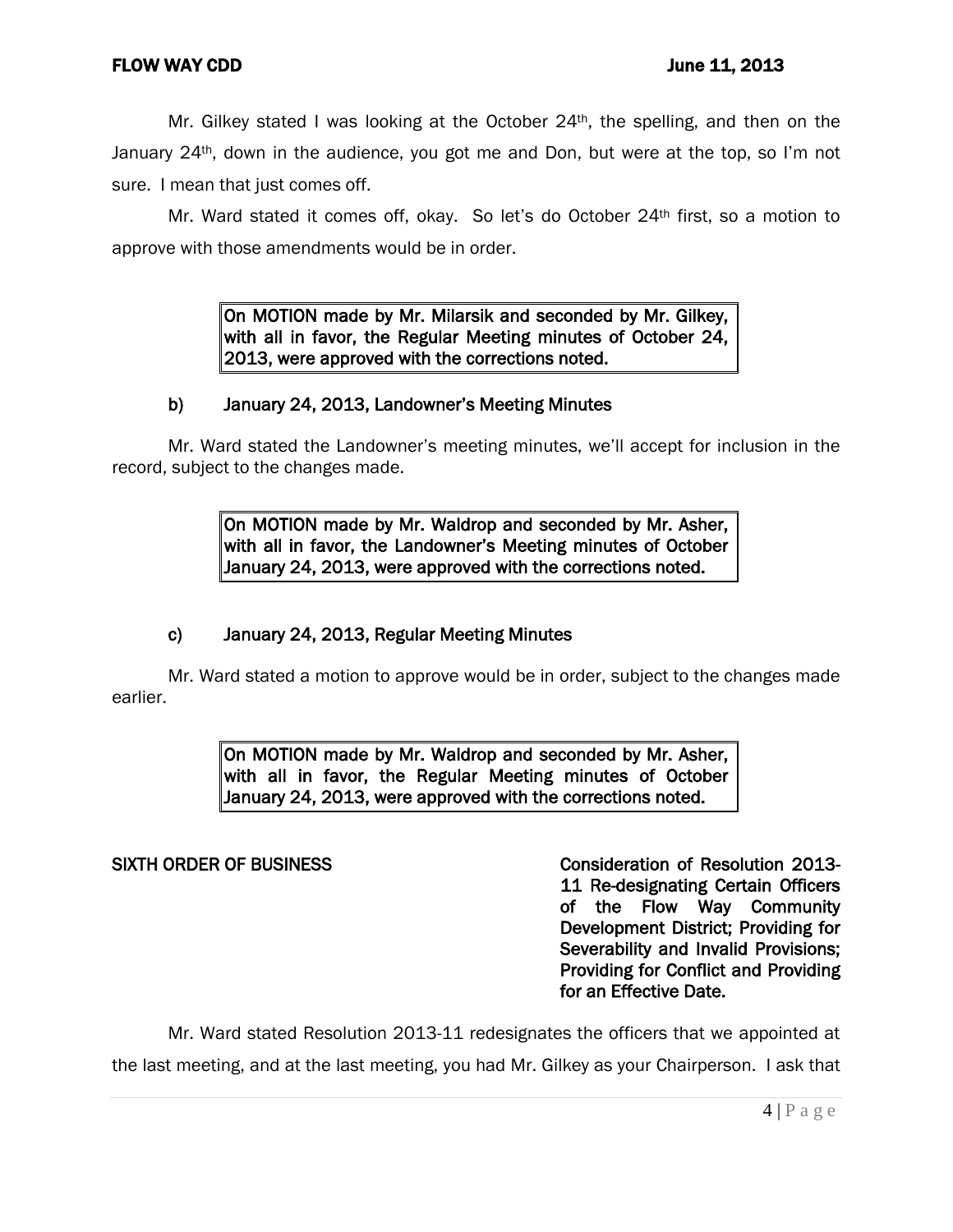we reagendize this item, so you could have a discussion as to who you want to be the officer's. It would be appropriate for you all to discuss who you would want to be your chairman, vice chairman; the remaining three Board members will be assistant secretaries. I'll act as your treasurer and secretary.

Mr. Gilkey stated John, are you going to be the chair?

Mr. Milarcik stated you look like a good chairman to me, John.

Mr. Asher stated I don't know. Was that the intention.

Mr. Milarcik stated probably the best, and then do you want to have Keith as the vice chair.

Mr. Ward stated we can't have Keith as the vice chair until he's on the board. So if you want to do that, we could still do all of these and just leave that one vacant or change it at a future time. Whatever you prefer.

Mr. Asher stated I guess leave it vacant for now.

Mr. Ward stated so Mr. Asher will be your chairperson, Mr. Milarsik and Mr. Waldrop and Mr. Gilkey will be assistant secretaries, and then I will be your treasurer and secretary, and with those changes that resolution is in order.

> On MOTION made by Mr. Waldrop and seconded by Mr. Asher, with all in favor, Resolution 2013-11 was approved with the changes noted above.

### SEVENTH ORDER OF BUSINESS CONSIDER THE CONSIDERATION Of Resolution 2013-

12 of the Board of Supervisors of the Flow Way Community Development District Amending the Date of the Public Hearing on the Fiscal Year 2013 Proposed Budget; Providing for Severability and Invalid Provisions; Providing for Conflict and Providing for an Effective Date

Mr. Ward stated Resolution 2013-12 amends the public hearing date for your fiscal year 2013 budget to Thursday, September 12, 2013, at 9:30 here at the offices of Coleman, Yovanovich & Koester. If you have any questions, I'd be glad to answer them.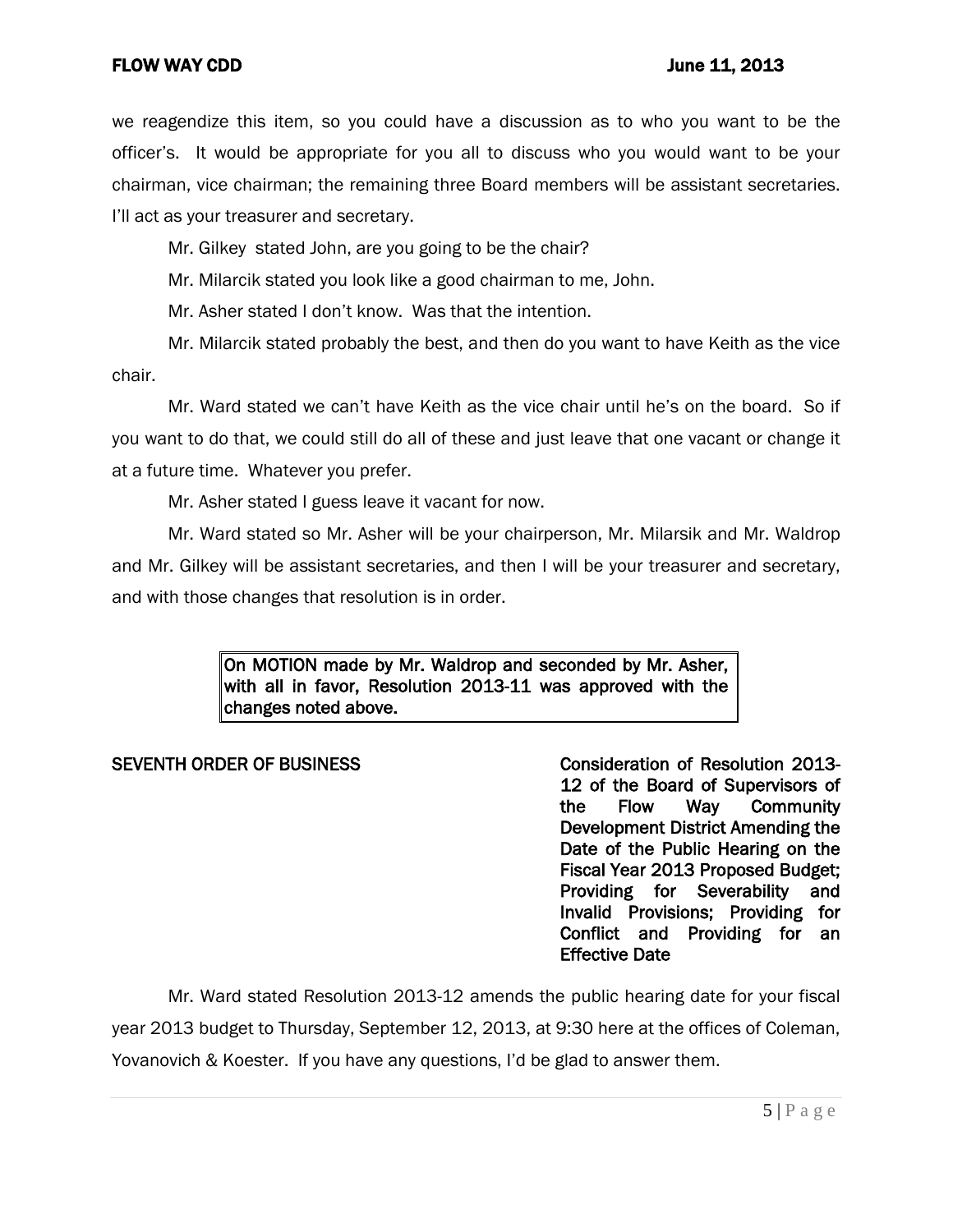On MOTION made by Mr. Waldrop and seconded by Mr. Asher, with all in favor, Resolution 2013-12 was approved.

EIGHTH ORDER OF BUSINESS Consideration of Resolution 2013- 13 of the Board of Supervisors of the Flow Way Community Development District Approving a Proposed Budget for Fiscal Year 2014 and Setting the Public Hearing Thereon, Pursuant Florida Law; Providing for Severability; Providing for Conflict and Providing for an Effective Date

Mr. Ward stated Resolution 2013-13 approves your proposed budget for Fiscal Year 2014 and sets your public hearing for September 12, 2013, at 9:30 here at the offices of Coleman, Yovanovich & Koester. Attached to this resolution is the proposed budget for Fiscal Year 2014. It is consistent with what we have in the current year. In the current year, if you recall, this District has only been operational for nine months during that fiscal year, so the differences in all of the numbers in all of the line items are to reflect a full year's operation instead of a partial year's operation. It will, by the time we get to the public hearing, be funded through a developer's agreement with Taylor Morrison for Fiscal Year 2014.

The approval of the budget doesn't really bind you to any of the costs that are included here in this budget, it just merely allows you to move forward through the process towards your public hearing, at which time I will ask you to adopt the budget in final form for Fiscal Year 2014. Any questions, I'd be glad to answer them, otherwise that resolution is in order also.

Mr. Gilkey stated I had a question on the engineering. That \$1,000, does that cover things like the engineering reports and all that?

Mr. Ward stated this is general engineering for attendance at a Board meeting, those kinds of things, anything related to the Capital Infrastructure Program isn't included in this budget. They'll be funded through bond proceeds at some point in the future.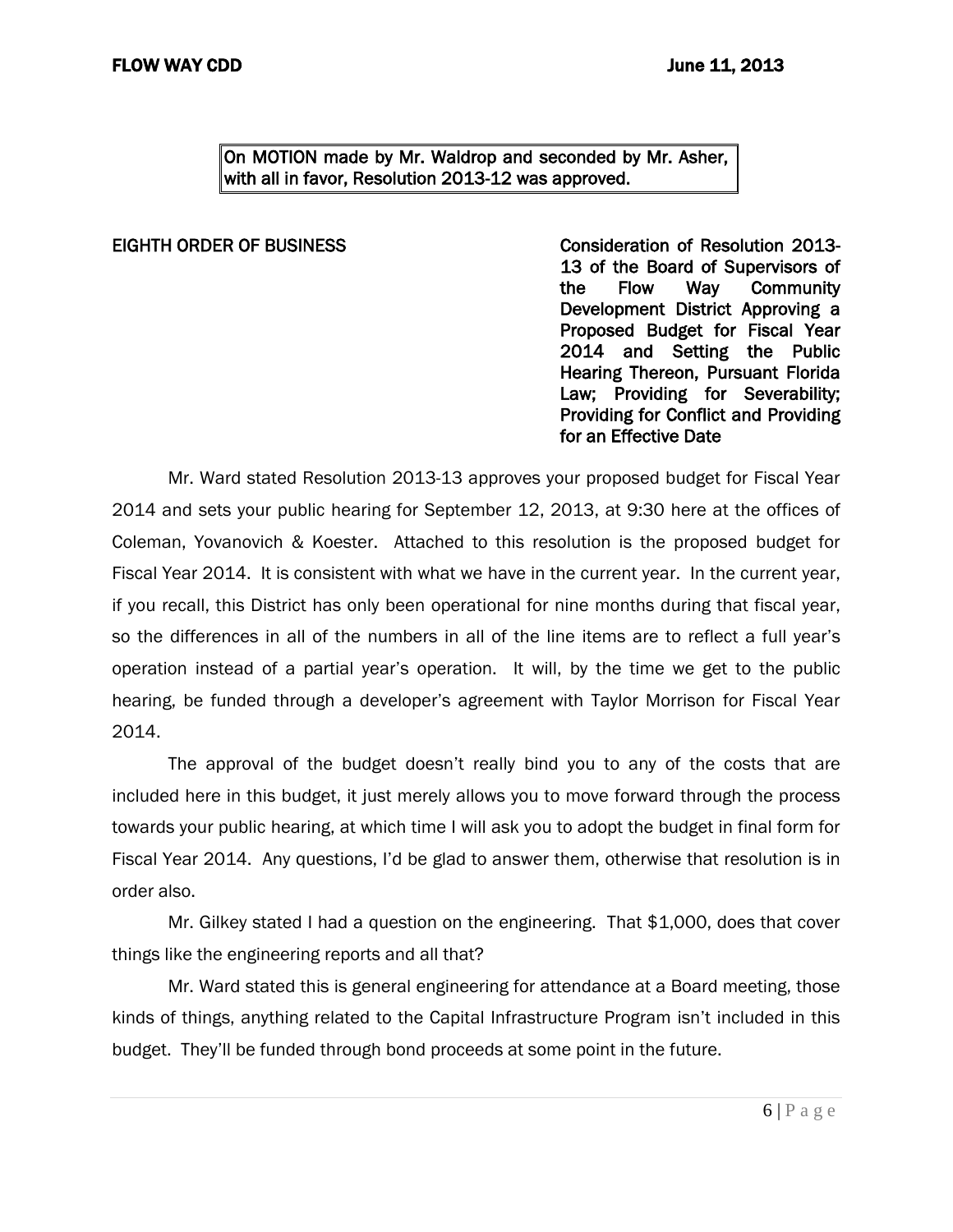On MOTION made by Mr. Waldrop and seconded by Mr. Gilkey, with all in favor, Resolution 2013-13 was approved.

# NINTH ORDER OF BUSINESS CONSIDER THE CONSIDERATION of Resolution 2013-14 of the Board of Supervisors of the Flow Way Community Development District Declaring Special Assessments; Indicating the Location, Nature and Estimated Cost of those Improvements which Cost is to be Defrayed in Whole or in Part by the Special Assessments; Providing the Portion of the Estimated Cost of the Improvements to be Defrayed in Whole or in Part by the Special Assessments; Providing the Manner in which such Special Assessments shall be made; Providing when such Special Assessments shall be made; Designating Lands Upon which the Special Assessments shall be Levied; Providing for an Assessment Plat; Adopting a Preliminary Assessment Roll; Providing for a Public Hearing to Consider the Advisability and Propriety of Said Assessments and the Related Improvements;

Mr. Ward stated the next two items on your agenda are related items. They are the start of the process for you to levy non-ad valorem special assessments for the development of your capital infrastructure program for the Flow Way CDD. The first resolution indicates that the Board will be declaring special assessments, and that we're going to go through a process that we identify all of the costs associated with the Capital Improvement Program (CIP), including the cost of the issuance of bonds. The resolution also adopts a preliminary

Providing for Notice of Said Public Hearing; Providing for Publication of this Resolution; and Providing

for and Effective Date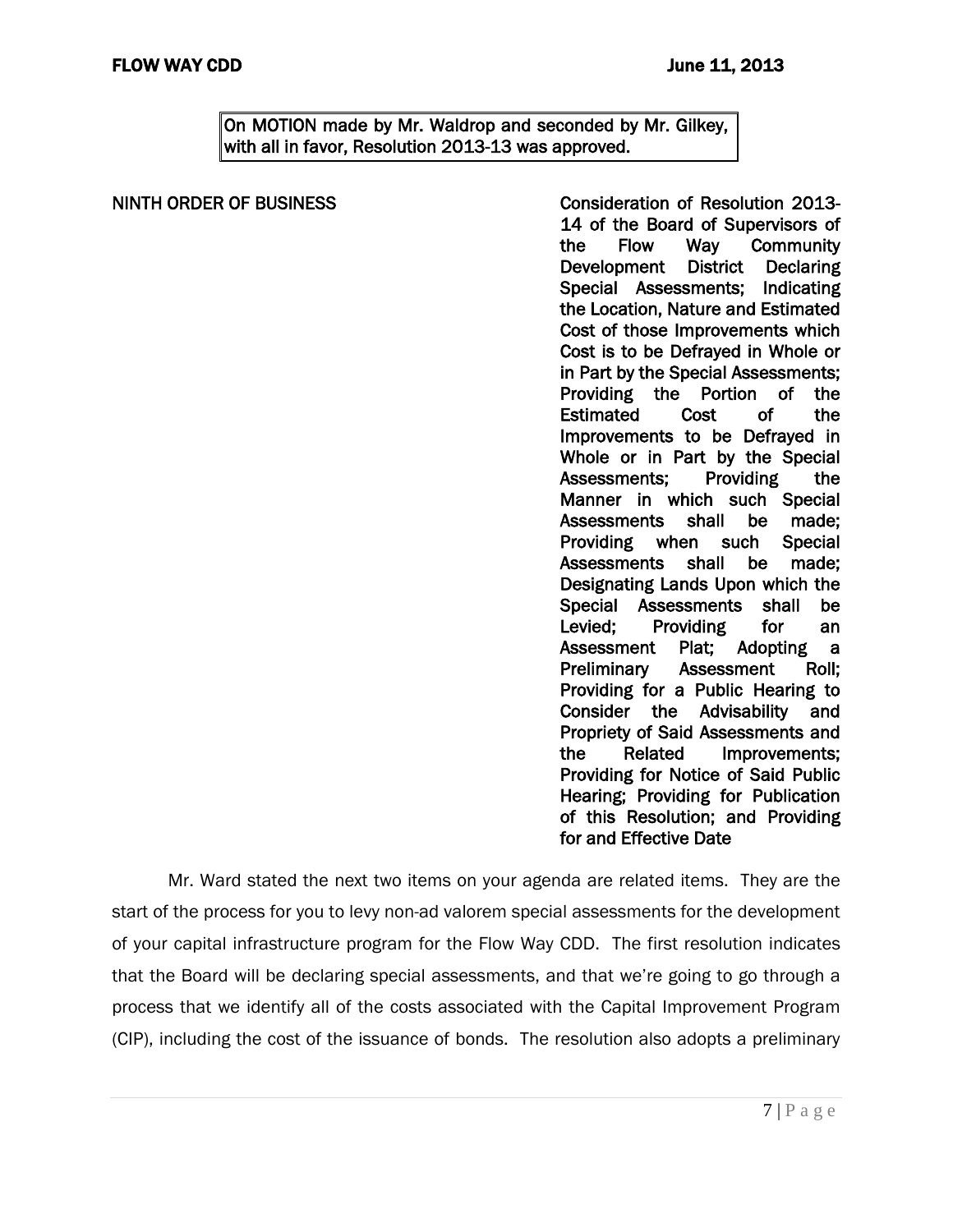assessment roll, and we'll set a public hearing at some point in the future. So this we will do in two parts.

The first part, what I'm going to do is ask David Willems to go ahead and take some time and go through both the Master Engineering Report and the Phase I and II Engineer's Report, which will set the tone for the levy of the assessments. Then I'll take some time and go through the methodology.

Mr. Willems stated generally, the Master Report is an overall development. It sets the framework for the project as a whole, and it estimates the entire development cost on the CDD properties. The Phase I & II Report, what that outlines is just the Phase I and II parts of the project. It also details a framework for how the funds are going to be allocated how the assessment is going to be allocated to each unit. Then it gives specifics on the cost associated with the Series 2013 bond issuance. What I'm going to do is, I'm going to go through each report. I'll go into some specifics about what was in the report, and highlight some of the details in the report that are pertinent to the CDD.

I'm going to go over the Master Report first. The purpose and scope of that report is to describe the infrastructure that will be serving the District, and the probable cost associated with those. That's for the entire District as a whole. Then we discuss the CIP, the financing and construction, and the type of infrastructure that the CDD would be owning, operating and maintaining. The total area within the report is 829.74 acres, with about 144 acres in storm water, and about 215 acres in conservation. It covers 1,121 total units, which are distributed between single family and multi-family. The project has all of its permits right now. The developer is actually out there constructing. They have permits from Collier County, South Florida, and FDEP to construct all the improvements that are needed.

As far as the improvements the CDD is going to be working on or accepting, exterior landscaping is something they're going to be owning, the CDD will be owning, operating and funding. The water and wastewater facilities is something that the CDD will be funding, but it's going to be owned and operated by the county. The residential irrigation system is going to be owned, operated and funded by the CDD. There's two changes to the report that was sent out previously. We had previously shown that the CDD and HOA would be owning the irrigation system. That's going to change, and it's just going to be the CDD, so we'll send out a revised version that gets rid of the HOA part of that.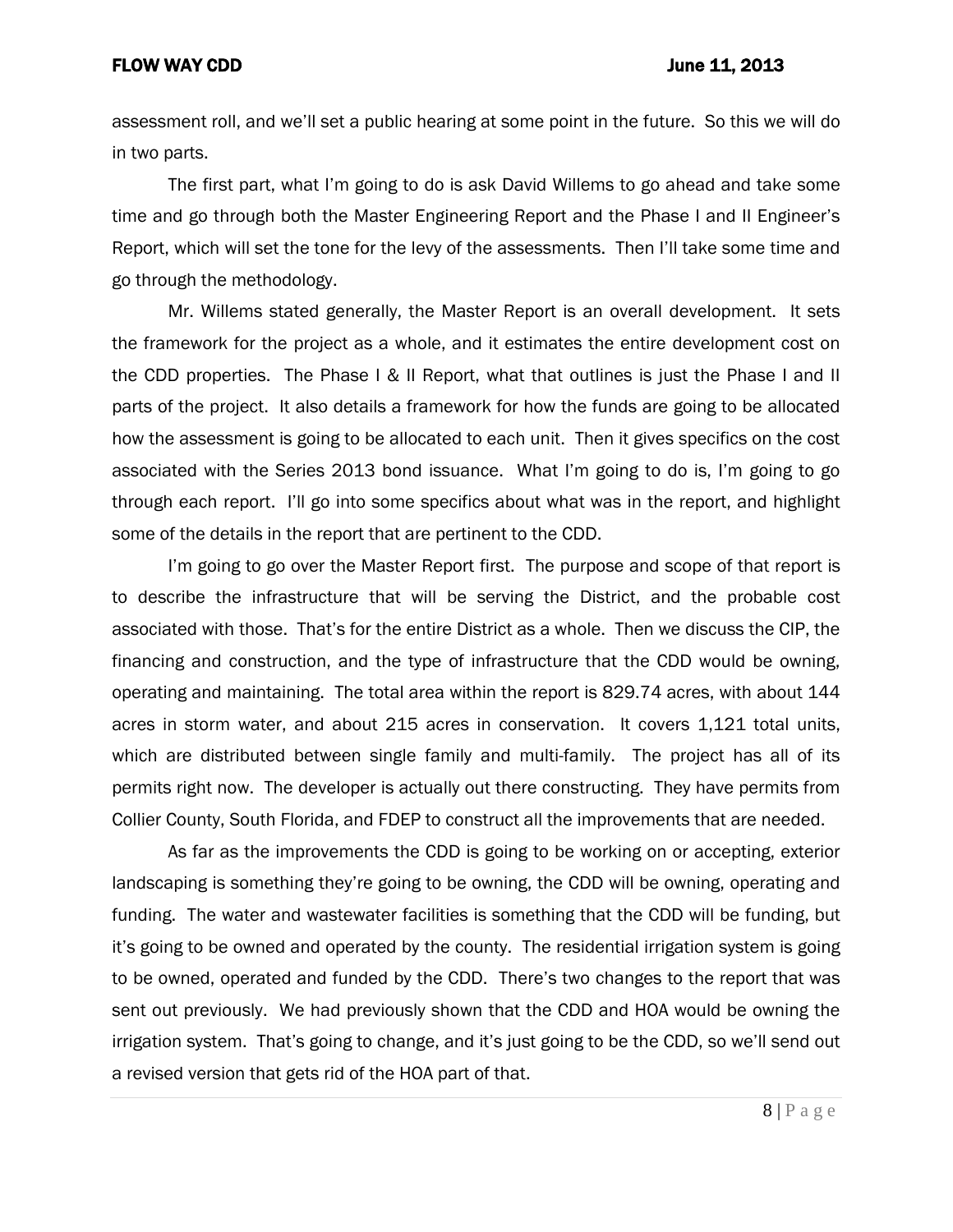The same thing for the storm water. We had previously shown the CDD and HOA as ownership. That's now just going to be the CDD. For the storm water operation and maintenance will be the CDD and HOA, and then funding will be the CDD. Offsite improvements, the CDD will fund, but as far as ownership and operation, it will be the County.

Mr. Gilkey asked the plat, by the way, I think that is to the HOA, correct, on the storm water?

Mr. Waldrop stated but that could be assigned to the CDD.

Mr. Gilkey stated it will be just signed over or deeded over.

Mr. Willems stated a big part of the Master document is the construction cost. We came up with cost estimates for each of the uses that will be turned over to the CDD. The total cost that we came up was \$35,250,000. To that, we added a ten percent contingency, which brings the total cost to \$38,775,000. The summary within the report, a couple of things I wanted to note is that the improvements outlined in the report are a necessary for the functional development of the lands of the District. Planning and design of these improvements are in accordance with current government regulations, and the improvements described in the report benefit and add value to the District.

Mr. Gilkey stated on page six, you have the wrong name for the developer. Collier Joint Venture is the developer.

Mr. Willems stated the second report is the Phase I and Phase II Engineer's Report. In this report, we just got into a lot more detail. The purpose of this report is to establish the costs for the Phase I and Phase II development. They will be financed by the Series 2013 bonds. We establish the cost allocation methodology, and then we allocated the cost for this Phase I and II special assessment. For the Phase I and II, we have 322 units, both multi-family and single family. What I'm going to do now is go over the allocation for each of the different types of assessments. The first one is the surface water allocation. The function of the surface water management system is to provide treatment and flood protection for the entire property. It's an integrated system; basically, what it's doing is treating and attenuating all the runoff, so that no single property needs to provide treatment or attenuation. Another thing that it does is, in building the system, we actually are raising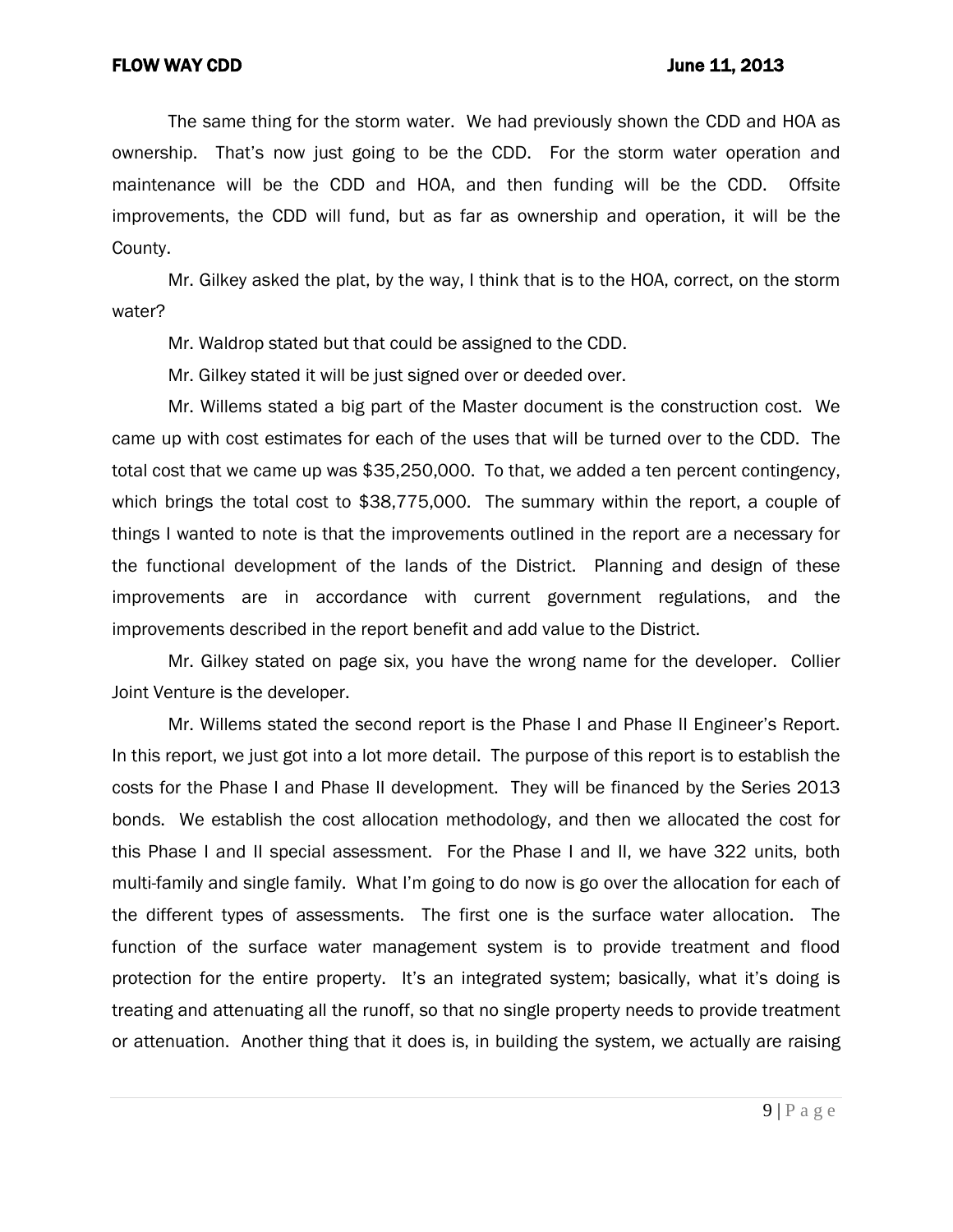the finished floor elevations above the FEMA-based flood elevations, so that those homes won't need to get flood insurance once the modification is made with FEMA to remove them.

Because it's an integrated system, it can't be split apart. It's one system, and it provides treatment and attenuation for every part of the property, including the golf course and all the amenities, and the roadways and residential units. How we set up the cost allocation, since it's an integrated system, everybody benefits equally. It's not piece-bypiece. It was set up to have two levels of assessment; the first is for the common areas. Since everybody has use of those common areas, it's going to be just the cost associated, and it's going to be distributed per unit, since they're all able to use those common areas. Those common areas are Esplanade Boulevard, the golf course, the Discovery Center, and the storm water management facilities.

This constitutes about 70 percent of the entire District area, so what we did was we took 70 percent of the total cost for the storm water management divided by the number of units, and that cost was applied to each unit for that part of that assessment. The second part of the assessment for the storm water is the individual property's benefit for the use. This is about 30 percent of the storm water cost based on the area, the land area, and how we calculated that was using equivalent residential unit as a base unit that's used as the baseline for the assessment. How we came up with that was we used the rational method to calculate the flow. That is a universally accepted method for calculating runoff, and it takes into account both the impervious and pervious areas on the property.

How we came up with the impervious area was using the maximum allowable square footage based on building setbacks and other restrictions by the County. What we came up with is the equivalent residential units for a 55-foot lot as the base rate, so you have 1 ERU for that. The 57-foot are 1.36; the 62-foot product is 1.2; the 76-foot is 1.7; and the multifamily is .4. Those costs for the 30 percent are applied to those ERUs, and total assessment is the individual plus the shared amenities added together, and that is what accounts for the entire assessment.

The potable water was done similarly; it's based on an ERU. The function of the potable and sanitary systems are to provide water and sanitary sewer service to each unit. All properties in the District are going to be required to connect into that system. They're not allowed, because of the County and other regulations, to create their own onsite; they can't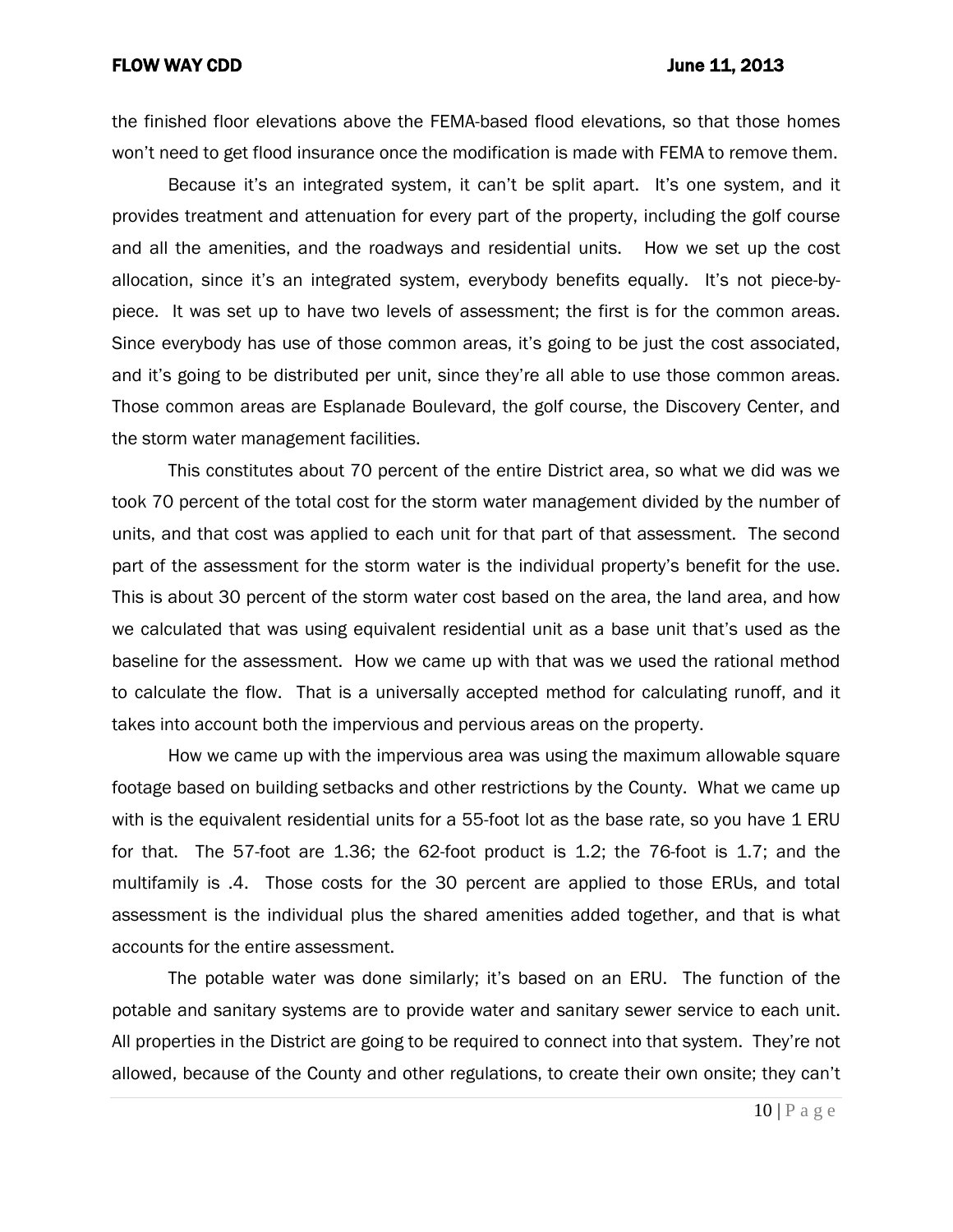build their own well, and they can't build their own septic tank. A survey will be required, including the golf course. The cost allocation is based on the flow, and how we came up with those flows are the Collier County has specific flows for each type of use, and we applied those flow rates. For the single-family, multifamily, commercial and golf course uses on the site. What we came up with is a single-family as the base unit, which is 1 ERU, multifamily is .67 ERUs, the Discovery Center is 2.1, and the golf and amenity is 13.3. So what we did was you add up all the ERU's for the entire project, then multiply the ERU value for that unit, and that's what their allocation is.

Irrigation system, similarly, it's based on the use. What the irrigation system does is it takes the irrigation water and distributes it across the property to each user. Similar to the potable and the sanitary, no property owner on the site is going to be able to build their irrigation. They're not going to be able to do their own well and irrigation system. They'll be required to connect into the Master system. The golf course is excluded from this calculation, because they have their own separate irrigation system. They'll be getting their irrigation water in a different way. That's the only exclusion. The ERUs for this use were based on the pervious area for each unit. For the discovery center, this is simply just the pervious area.

For the amenities part of it, it's just the pervious area around the clubhouse and tennis facility, because the golf course has its own use. The ERU values that we came up with, for a 52-foot lot, which is the base unit is one; 57-foot lot is .9; 62 is 1.1; 76 is 1.1, multifamily .3, the Discovery Center is 13, and the amenity is 84.2. Exterior landscaping, the function of that is for aesthetics, and it's required for the development permitting. It's required by local ordinance. The cost allocation, this is a requirement for the development as a whole, so there isn't a specific value for each unit, so the way it was assessed was is that each unit would be assessed one share, so each property is the same share.

Offsite improvements, these are the improvements to County Road 951, and those improvements are required by the county to provide access. It was required due to traffic volume increases, so how we calculated that is similar to the ERU, but it's based on the trip generations for each use. The golf course amenities, because they're private and the residents are the ones that will be using it, they did not get assessed a value, because it's all internal traffic generation. What we came up with is that a single-family generates ten trips,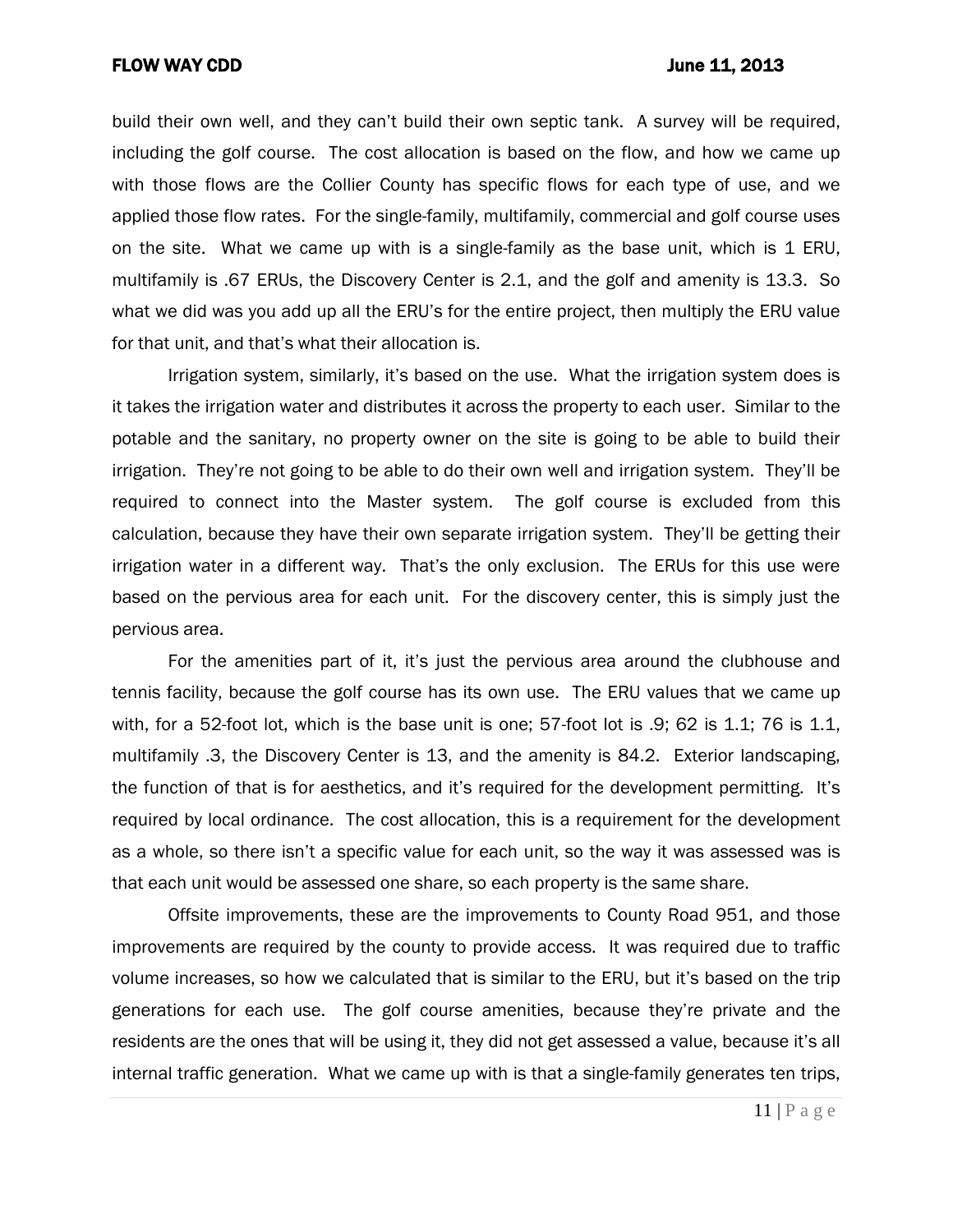multifamily generates seven, so the ERU value for a single-family, we established at one, and the multifamily is .7.

The mitigation, the function of it is to preserve natural areas, and the need for it was to preserve, create and enhance natural areas. The need for it is to offset impacts associated with the development as a whole. Similarly to the offsite improvements, the landscaping, it's required as a general requirement for the development as a whole, and the costs are associated equally among all the property owners within the District. Professional permit fees, the function of the professional permit fees is for the design and permitting and implementation of the District's CIP. This is required, again, similar to the mitigation for the overall project development. It basically covers the services of the planners registered surveyors and mappers, engineers and attorneys, and that's paid for as professional consultant fees.

Because it's needed for development as a whole, it was allocated equally among the property owners within the District. At the end of this report in the conclusion, a couple of other things I wanted to highlight was the cost set forth in the Engineer's Report has been allocated in a fair and unarbitrary fashion. The cost allocated is based on the anticipated usage of each of the District's funded improvements by the properties served, and this anticipated usage is what was calculated and utilized to design and size the infrastructure appropriately. That was being funded by the District to ensure that their services would be provided to all properties lying within the District. If anybody has any questions, I could try to answer those.

Mr. Ward asked any questions from Board? Part two is to take that cost allocation study that David had referenced to you and to meld that together with the special assessment methodology, which will tell you exactly how much each type of unit would pay for all of the infrastructure associated with this. I'm not going to go through all of this methodology in detail, because it follows exactly what David went through with you with respect the costs that are identified, with a couple of major comments and I'll add to that. When we prepare a methodology, there are two kinds of benefits that the courts really recognize. One, does the property have a special benefit that flows to the property from the construction of all of those facilities. Secondly and most importantly, are the costs fairly and reasonably apportioned in relation to the size of the benefit that's included within it.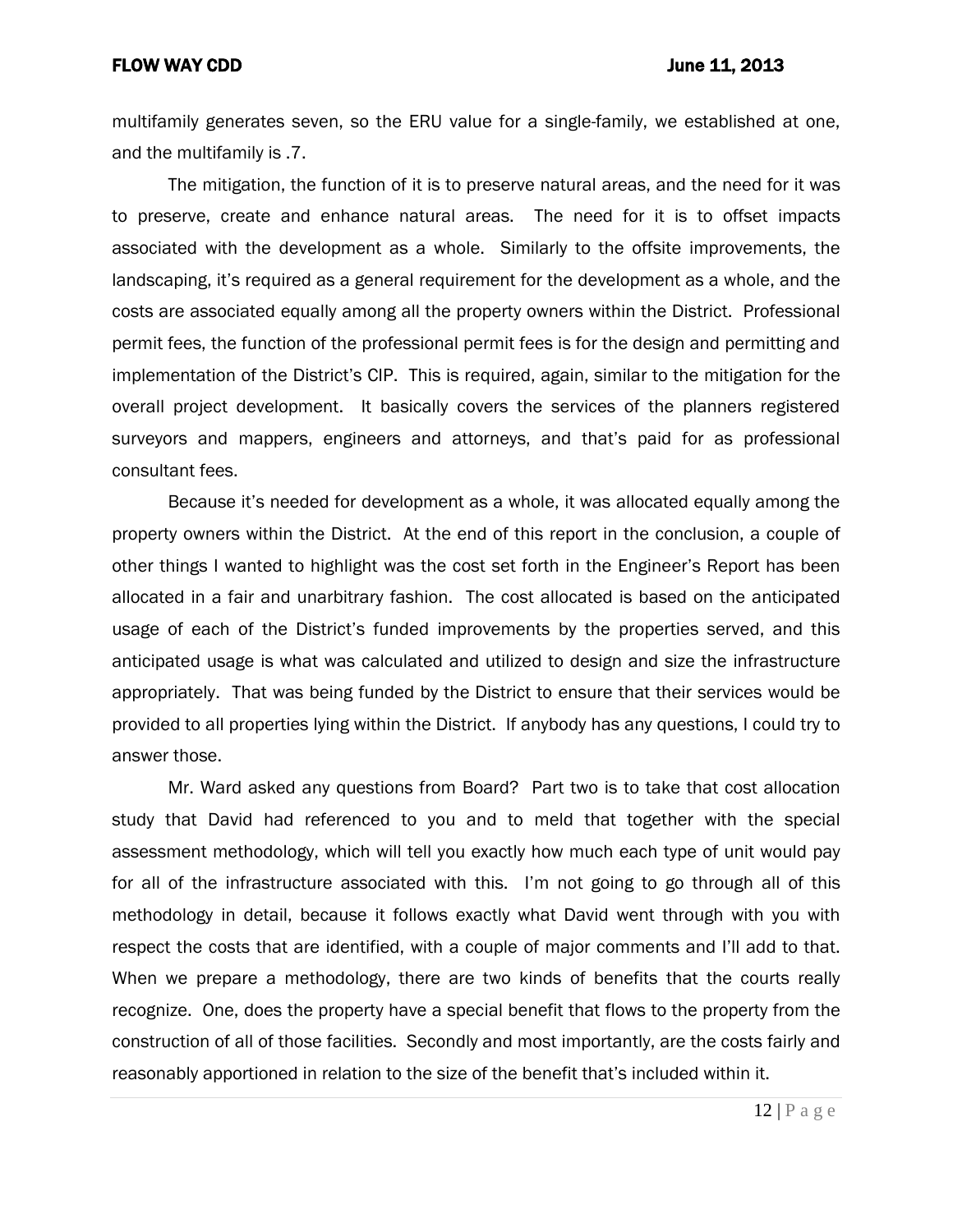This report goes through and identifies for you how the cost allocations were identified by all of the various categories and all of the various units, and it allocates them across the various product types. When you look at those two court recognized special benefits, the courts really look at a couple of different issues; one is added use, two is added enjoyment, three is enhanced value, and then four is really decreased insurance premiums as a result of the construction of these facilities. So when you look at that, when you add his cost allocation methodology to this report, you take those costs, you add those four different components to it, and then you can allocate the special benefits that accrue to each of the properties from all of the construction of all of these facilities.

When I took a look at all of those, you have an opportunity to change based upon whether it's decreased insurance premiums, increased value, added use enjoyment, etc. Based upon the types of facilities that we are constructing here in Flow Way CDD, then I did not make any changes to those four categories, they are essentially the same as the cost component categories that you have. Once you go through that analysis, you are able to determine with some specificity exactly what you will levy on all of the properties in the District. I'm going to take you back to one of the back pages of this report, I will review that with you, and that's on page 24.

If you look at the top chart, and we'll just focus on that top chart, there is roughly, as David mentioned to you, \$10,600,000 in construction costs. When you raise that up to include the cost of issuance, including the reserve account, capitalized interest on the bonds, cost of issuance of the bonds, that equates to roughly a \$12,900,000 bond issue for all of the facilities. From that, then we can make the determination of exactly how much debt is levied on all of the units within the District, and they range in anywhere from roughly \$31,000 to \$56,000 in debt per unit, based upon the type of units, and you can see that where I have it labeled 2012 outstanding per unit, which will obviously change to 2013. That will give you the flavor of what the total capital assessment will be for each of the units in the District.

Then the max annual debt service and collection costs indicate what the annual assessment will be for each of the various unit types. They range anywhere from \$2,550 per unit per year for a multifamily project upwards to a \$3,600 for a 75-foot lot in the District, then the Discovery Center and golf course would have different values. That's how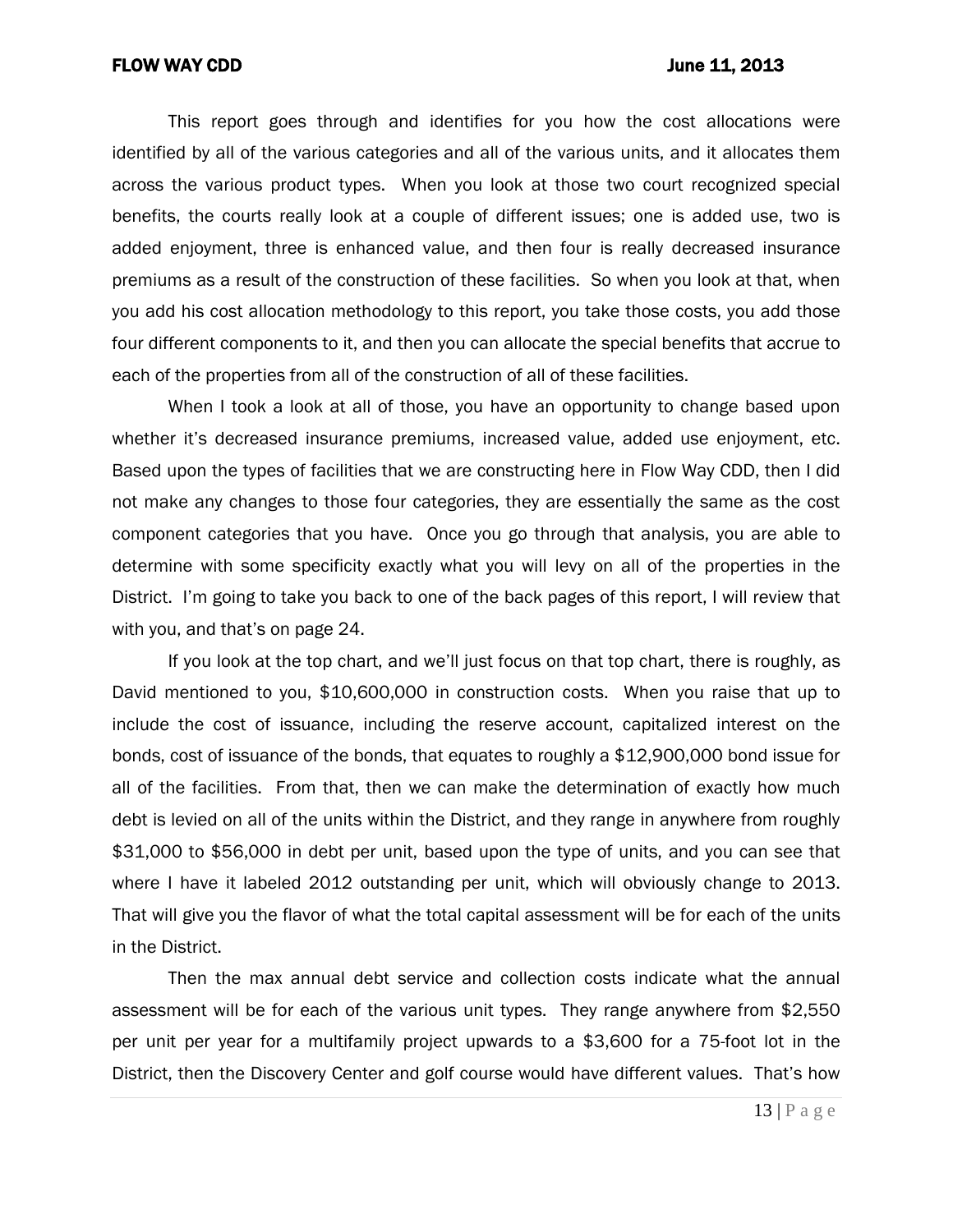you determine from a methodology perspective how you levy the assessments on all the property and what the estimated annual assessments would be for all of the properties within the District itself. When I wrote this report, we were contemplating issuing either taxable or tax-exempt bonds, and you will see on page 24 that I have a chart for taxable. That will be removed in the final run, since the lawyers have all determined that the District will be able to issue tax-exempt bonds at this point.

With that, if you have any questions with respect to it, I'd be glad to answer them for you.

Mr. Milarcik stated I had seen this one IRS ruling from the May 30<sup>th</sup>, does that affect this at all?

Mr. Ward stated that ruling has just came out, although I don't definitively know the answer to the question, I can tell you that none of us think that will have an adverse impact on the issuance of these bonds.

Mr. Gilkey asked is that ruling going to be challenged in some way, that determination?

Mr. Ward stated I don't know. That's the Villages CDD, and I don't know what it's counsel will eventually do.

Mr. Asher asked did you get the information to fill in the blanks, like the overall area of the project?

Mr. Ward stated I have all of that, right.

Mr. Asher stated there's one in that third paragraph of Unclear 34:39 report where it says the District encompasses, it should be northwest of the intersection of Immokalee and 951, not northeast.

Mr. Ward stated if you don't have any questions, the first Resolution 2013-14, which declares special assessments, indicates the location, nature and estimated costs of those improvements, which cost it to be defrayed in whole or in part by the special assessments., providing the portion of the estimated cost of the improvements to be defrayed in whole or in part by the assessments, providing the manner in which the assessments shall be made, providing when the assessments shall be made. Designates the land up on which the assessment shall be levied, provides for an assessment plat, adopts a preliminary assessment roll, provides for a public hearing to consider the advisability and propriety of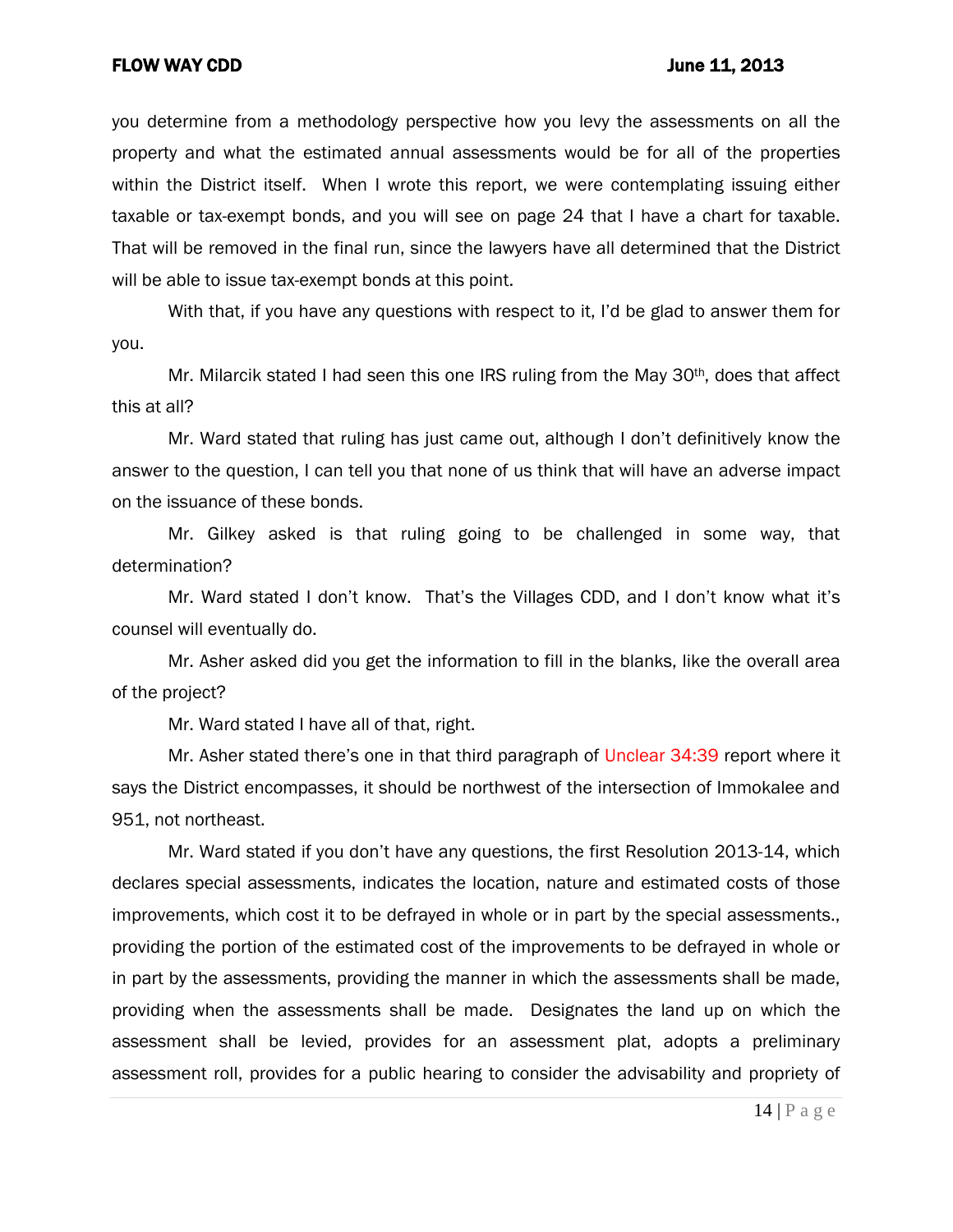the assessments and their related improvements and provides for notice. That resolution is in order and recommended for your consideration.

Mr. Urbancic asked just to confirm, we'll be filling in the total estimated cost of \$10,606,041.46, and then the assessments defray in \$12,900. It's filled in based upon the reports that will be attached as exhibits.

# On MOTION made by Mr. Waldrop and seconded by Mr. Gilkey, with all in favor, Resolution 2013-14 was approved.

# TENTH ORDER OF BUSINESS TENSINESS Consideration of Resolution 2013-15 of the Board of Supervisors of the Flow Way Community Development District Setting a Public Hearing Date to be Held Tuesday, July 30, 2013, at 9:30 a.m. at the Offices Coleman, Yovanovich & Koester, P.A., 4001 Tamiami Trail North, Suite 300, Naples, Florida 34103, for the Purpose of Hearing Public Comment on Imposing a Special Assessment on Certain Property Within the District Generally Described as the Flow Way Community Development District in Accordance with Chapters 170, 190 and 197, Florida Statutes; and Providing for an Effective Date

Mr. Ward stated the second resolution that's a companion to this is just the resolution that sets the public hearing. It's set for August  $1<sup>st</sup>$ , 2013, at 9:30, at the offices of Coleman, Yovanovich and Custer. With that, if you have any questions, I'll answer them, otherwise that resolution is in order.

Mr. Urbancic stated on your text on item ten, you had Tuesday, August 1; I think that's Thursday.

Mr. Ward stated it should be Tuesday, July 30. I'll make that change.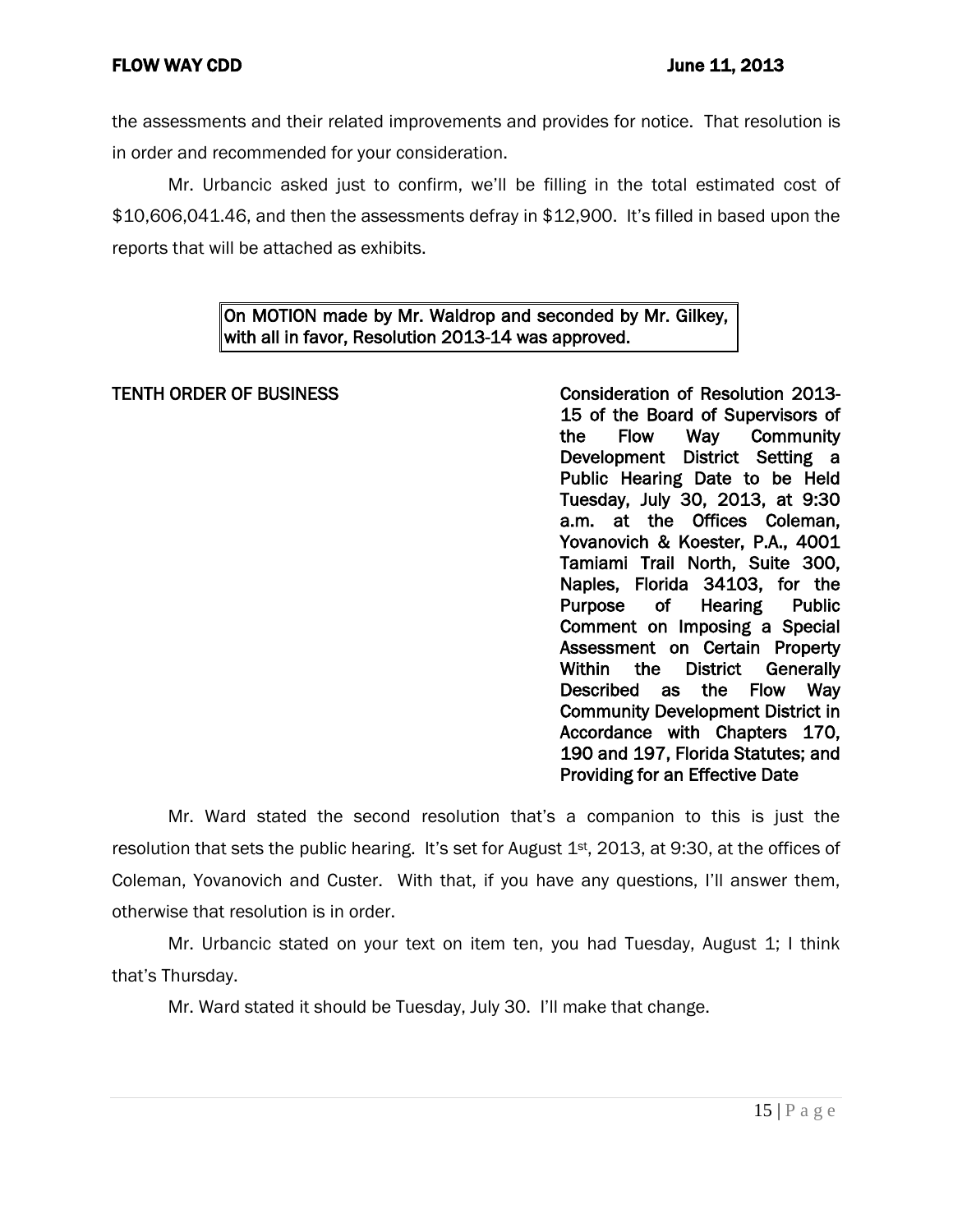On MOTION made by Mr. Waldrop and seconded by Mr. Gilkey, with all in favor, Resolution 2013-15 was approved.

| 16 Authorizing the Issuance of Not<br>To Exceed \$45,000,000 Aggregate<br><b>Community Development District</b><br>(Collier County, Florida) Special<br>Assessment Bonds, Series (to be<br>Designated) in One or more Series<br>to Pay All or a Portion of the<br>Design, Acquisition, Construction<br>Costs of Certain<br><b>Improvements</b><br><b>Consisting of Exterior Landscaping</b><br>Water<br><b>Storm</b><br>Improvements,<br>Management<br>Improvements,<br>Environmental<br>Preservation and<br>Mitigation and Off-site Roadway<br><b>Improvements Pursuant to Chapter</b><br>190, Florida Statutes, as Amended;<br>Appointing a Trustee; Authorizing<br><b>Master</b><br>Indenture<br><b>Trust</b><br><u>in</u><br>Substantially the Form Attached<br>Hereto; Providing that such Bonds<br>Not Constitute<br>Shall<br>Debt.<br>$\mathsf{a}$<br>Liability or Obligation of Flow Way<br>Community Development District,<br>Collier County, Florida, or of the<br>State of Florida or of Any Other<br>Political Subdivision Thereof; But<br>Be Payable Solely from<br><b>Shall</b><br><b>Special Assessments Assessed and</b><br>Levied on the Property Within the<br><b>District</b><br><b>Benefited</b><br>by<br>the<br>Improvements and<br>Subject<br>to<br>Assessment; Providing for<br>the<br><b>Judicial Validation of Such Bonds;</b><br>and Providing for Other Related<br>Matters, | <b>ELEVENTH ORDER OF BUSINESS</b> | <b>Consideration of Resolution 2013-</b> |
|--------------------------------------------------------------------------------------------------------------------------------------------------------------------------------------------------------------------------------------------------------------------------------------------------------------------------------------------------------------------------------------------------------------------------------------------------------------------------------------------------------------------------------------------------------------------------------------------------------------------------------------------------------------------------------------------------------------------------------------------------------------------------------------------------------------------------------------------------------------------------------------------------------------------------------------------------------------------------------------------------------------------------------------------------------------------------------------------------------------------------------------------------------------------------------------------------------------------------------------------------------------------------------------------------------------------------------------------------------------------------------------------------------|-----------------------------------|------------------------------------------|
|                                                                                                                                                                                                                                                                                                                                                                                                                                                                                                                                                                                                                                                                                                                                                                                                                                                                                                                                                                                                                                                                                                                                                                                                                                                                                                                                                                                                        |                                   |                                          |
| Principal Amount of Flow Way<br>Improvements, Water, Wastewater<br>the Execution and Delivery of a                                                                                                                                                                                                                                                                                                                                                                                                                                                                                                                                                                                                                                                                                                                                                                                                                                                                                                                                                                                                                                                                                                                                                                                                                                                                                                     |                                   |                                          |
|                                                                                                                                                                                                                                                                                                                                                                                                                                                                                                                                                                                                                                                                                                                                                                                                                                                                                                                                                                                                                                                                                                                                                                                                                                                                                                                                                                                                        |                                   |                                          |
|                                                                                                                                                                                                                                                                                                                                                                                                                                                                                                                                                                                                                                                                                                                                                                                                                                                                                                                                                                                                                                                                                                                                                                                                                                                                                                                                                                                                        |                                   |                                          |
|                                                                                                                                                                                                                                                                                                                                                                                                                                                                                                                                                                                                                                                                                                                                                                                                                                                                                                                                                                                                                                                                                                                                                                                                                                                                                                                                                                                                        |                                   |                                          |
|                                                                                                                                                                                                                                                                                                                                                                                                                                                                                                                                                                                                                                                                                                                                                                                                                                                                                                                                                                                                                                                                                                                                                                                                                                                                                                                                                                                                        |                                   |                                          |
|                                                                                                                                                                                                                                                                                                                                                                                                                                                                                                                                                                                                                                                                                                                                                                                                                                                                                                                                                                                                                                                                                                                                                                                                                                                                                                                                                                                                        |                                   |                                          |
|                                                                                                                                                                                                                                                                                                                                                                                                                                                                                                                                                                                                                                                                                                                                                                                                                                                                                                                                                                                                                                                                                                                                                                                                                                                                                                                                                                                                        |                                   |                                          |
|                                                                                                                                                                                                                                                                                                                                                                                                                                                                                                                                                                                                                                                                                                                                                                                                                                                                                                                                                                                                                                                                                                                                                                                                                                                                                                                                                                                                        |                                   |                                          |
|                                                                                                                                                                                                                                                                                                                                                                                                                                                                                                                                                                                                                                                                                                                                                                                                                                                                                                                                                                                                                                                                                                                                                                                                                                                                                                                                                                                                        |                                   |                                          |
|                                                                                                                                                                                                                                                                                                                                                                                                                                                                                                                                                                                                                                                                                                                                                                                                                                                                                                                                                                                                                                                                                                                                                                                                                                                                                                                                                                                                        |                                   |                                          |
|                                                                                                                                                                                                                                                                                                                                                                                                                                                                                                                                                                                                                                                                                                                                                                                                                                                                                                                                                                                                                                                                                                                                                                                                                                                                                                                                                                                                        |                                   |                                          |
|                                                                                                                                                                                                                                                                                                                                                                                                                                                                                                                                                                                                                                                                                                                                                                                                                                                                                                                                                                                                                                                                                                                                                                                                                                                                                                                                                                                                        |                                   |                                          |
|                                                                                                                                                                                                                                                                                                                                                                                                                                                                                                                                                                                                                                                                                                                                                                                                                                                                                                                                                                                                                                                                                                                                                                                                                                                                                                                                                                                                        |                                   |                                          |
|                                                                                                                                                                                                                                                                                                                                                                                                                                                                                                                                                                                                                                                                                                                                                                                                                                                                                                                                                                                                                                                                                                                                                                                                                                                                                                                                                                                                        |                                   |                                          |
|                                                                                                                                                                                                                                                                                                                                                                                                                                                                                                                                                                                                                                                                                                                                                                                                                                                                                                                                                                                                                                                                                                                                                                                                                                                                                                                                                                                                        |                                   |                                          |
|                                                                                                                                                                                                                                                                                                                                                                                                                                                                                                                                                                                                                                                                                                                                                                                                                                                                                                                                                                                                                                                                                                                                                                                                                                                                                                                                                                                                        |                                   |                                          |
|                                                                                                                                                                                                                                                                                                                                                                                                                                                                                                                                                                                                                                                                                                                                                                                                                                                                                                                                                                                                                                                                                                                                                                                                                                                                                                                                                                                                        |                                   |                                          |
|                                                                                                                                                                                                                                                                                                                                                                                                                                                                                                                                                                                                                                                                                                                                                                                                                                                                                                                                                                                                                                                                                                                                                                                                                                                                                                                                                                                                        |                                   |                                          |
|                                                                                                                                                                                                                                                                                                                                                                                                                                                                                                                                                                                                                                                                                                                                                                                                                                                                                                                                                                                                                                                                                                                                                                                                                                                                                                                                                                                                        |                                   |                                          |
|                                                                                                                                                                                                                                                                                                                                                                                                                                                                                                                                                                                                                                                                                                                                                                                                                                                                                                                                                                                                                                                                                                                                                                                                                                                                                                                                                                                                        |                                   |                                          |
|                                                                                                                                                                                                                                                                                                                                                                                                                                                                                                                                                                                                                                                                                                                                                                                                                                                                                                                                                                                                                                                                                                                                                                                                                                                                                                                                                                                                        |                                   |                                          |
|                                                                                                                                                                                                                                                                                                                                                                                                                                                                                                                                                                                                                                                                                                                                                                                                                                                                                                                                                                                                                                                                                                                                                                                                                                                                                                                                                                                                        |                                   |                                          |
|                                                                                                                                                                                                                                                                                                                                                                                                                                                                                                                                                                                                                                                                                                                                                                                                                                                                                                                                                                                                                                                                                                                                                                                                                                                                                                                                                                                                        |                                   |                                          |
|                                                                                                                                                                                                                                                                                                                                                                                                                                                                                                                                                                                                                                                                                                                                                                                                                                                                                                                                                                                                                                                                                                                                                                                                                                                                                                                                                                                                        |                                   |                                          |
|                                                                                                                                                                                                                                                                                                                                                                                                                                                                                                                                                                                                                                                                                                                                                                                                                                                                                                                                                                                                                                                                                                                                                                                                                                                                                                                                                                                                        |                                   |                                          |
|                                                                                                                                                                                                                                                                                                                                                                                                                                                                                                                                                                                                                                                                                                                                                                                                                                                                                                                                                                                                                                                                                                                                                                                                                                                                                                                                                                                                        |                                   |                                          |
|                                                                                                                                                                                                                                                                                                                                                                                                                                                                                                                                                                                                                                                                                                                                                                                                                                                                                                                                                                                                                                                                                                                                                                                                                                                                                                                                                                                                        |                                   |                                          |
|                                                                                                                                                                                                                                                                                                                                                                                                                                                                                                                                                                                                                                                                                                                                                                                                                                                                                                                                                                                                                                                                                                                                                                                                                                                                                                                                                                                                        |                                   |                                          |
|                                                                                                                                                                                                                                                                                                                                                                                                                                                                                                                                                                                                                                                                                                                                                                                                                                                                                                                                                                                                                                                                                                                                                                                                                                                                                                                                                                                                        |                                   |                                          |
|                                                                                                                                                                                                                                                                                                                                                                                                                                                                                                                                                                                                                                                                                                                                                                                                                                                                                                                                                                                                                                                                                                                                                                                                                                                                                                                                                                                                        |                                   |                                          |
|                                                                                                                                                                                                                                                                                                                                                                                                                                                                                                                                                                                                                                                                                                                                                                                                                                                                                                                                                                                                                                                                                                                                                                                                                                                                                                                                                                                                        |                                   |                                          |
|                                                                                                                                                                                                                                                                                                                                                                                                                                                                                                                                                                                                                                                                                                                                                                                                                                                                                                                                                                                                                                                                                                                                                                                                                                                                                                                                                                                                        |                                   |                                          |
|                                                                                                                                                                                                                                                                                                                                                                                                                                                                                                                                                                                                                                                                                                                                                                                                                                                                                                                                                                                                                                                                                                                                                                                                                                                                                                                                                                                                        |                                   |                                          |
|                                                                                                                                                                                                                                                                                                                                                                                                                                                                                                                                                                                                                                                                                                                                                                                                                                                                                                                                                                                                                                                                                                                                                                                                                                                                                                                                                                                                        |                                   |                                          |
|                                                                                                                                                                                                                                                                                                                                                                                                                                                                                                                                                                                                                                                                                                                                                                                                                                                                                                                                                                                                                                                                                                                                                                                                                                                                                                                                                                                                        |                                   |                                          |
|                                                                                                                                                                                                                                                                                                                                                                                                                                                                                                                                                                                                                                                                                                                                                                                                                                                                                                                                                                                                                                                                                                                                                                                                                                                                                                                                                                                                        |                                   |                                          |
|                                                                                                                                                                                                                                                                                                                                                                                                                                                                                                                                                                                                                                                                                                                                                                                                                                                                                                                                                                                                                                                                                                                                                                                                                                                                                                                                                                                                        |                                   |                                          |
|                                                                                                                                                                                                                                                                                                                                                                                                                                                                                                                                                                                                                                                                                                                                                                                                                                                                                                                                                                                                                                                                                                                                                                                                                                                                                                                                                                                                        |                                   |                                          |

Mr. Ward stated this is a bond counsel resolution. What this resolution does is authorize the District to validate its bonds in Circuit Court, and it adopts a master trust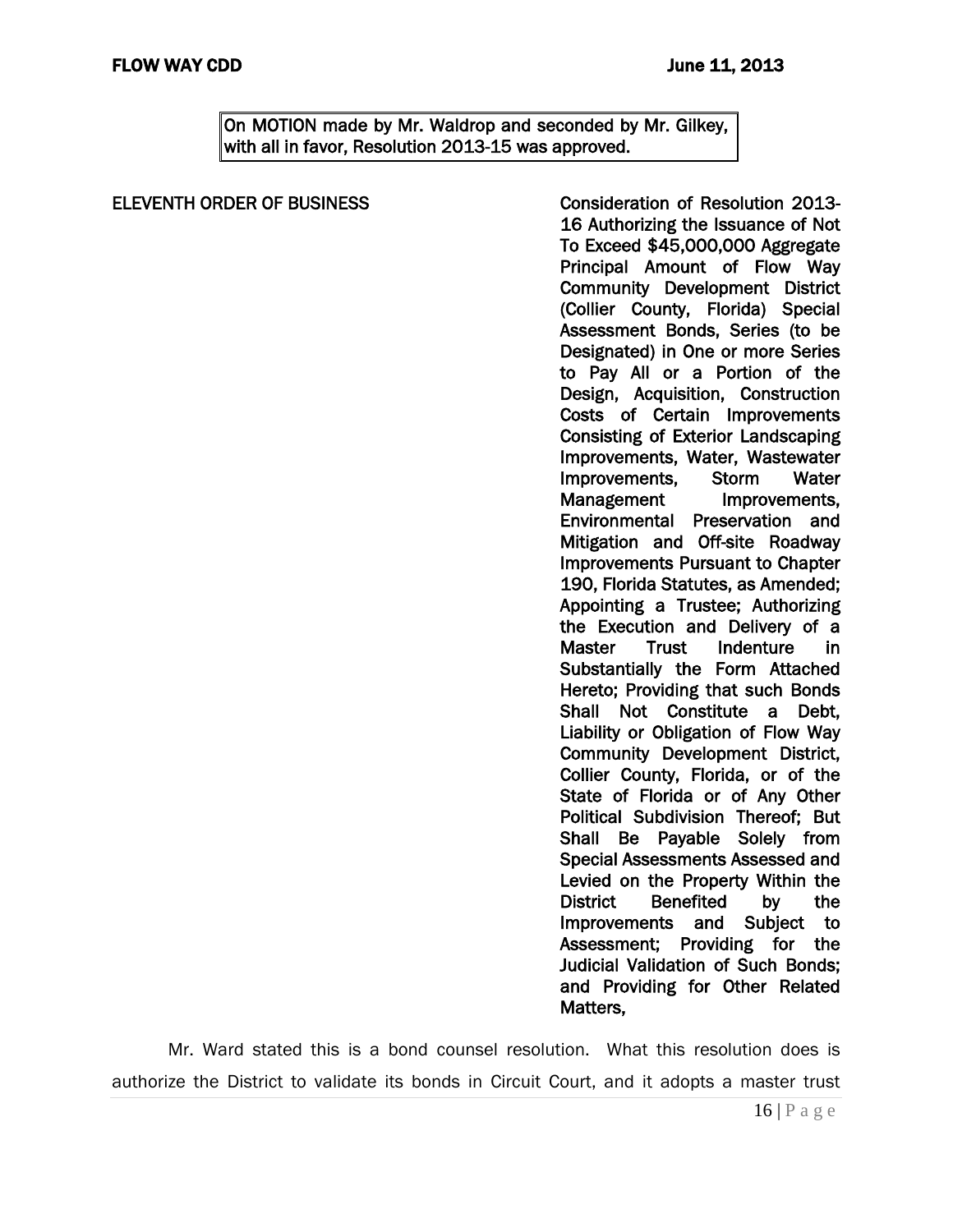indenture. The validation preceding is a procedure we go through in Florida that' required by law. It means we ask the Circuit Court to opine that the District has the legal authority to issue these particular bonds. Once the Court does that, it will also adopt the engineers report and the methodology whichever forecloses anyone from challenging the capital assessments on the District itself. The master trust venture that's attached in the backup, is a form of indenture that we will use one of the documents that we would use in the issuance of our bonds. It becomes the agreement the District has with what will be the trustee, which in this resolution is named as Wells Fargo bank for holding of the funds related to the issuance of the District's bonds itself.

The terms of the Master Trust Indenture are relatively consistent with what we had used for years. They will be modified at the time we issue the bonds for any of the specificity related to those particular bonds, i.e., the size of the issue, some of the terms might change a little bit, maybe there's some additional reporting, things of that nature that might be required. With that, that resolution is also in order and recommended for your consideration.

# On MOTION made by Mr. Waldrop and seconded by Mr. Asher, with all in favor, Resolution 2013-16 was approved.

TWELFTH ORDER OF BUSINESS THE CONSIDERATION OF Resolution 2013-17 of the Board of Supervisors of the Flow Way Community Development District Expressing the Intent of the District to Use the Uniform Method of Levy, Collection and Enforcement of No-Ad Valorem Assessments as Authorized and Permitted by Section 197.3632. Florida Statutes; Expressing the Need for the Levy of Non-Ad Valorem Assessments and Setting Forth the Legal Description of the Real Property Within the District's Jurisdictional Boundaries That May or Shall Be Subject to the Levy of District Non-Ad Valorem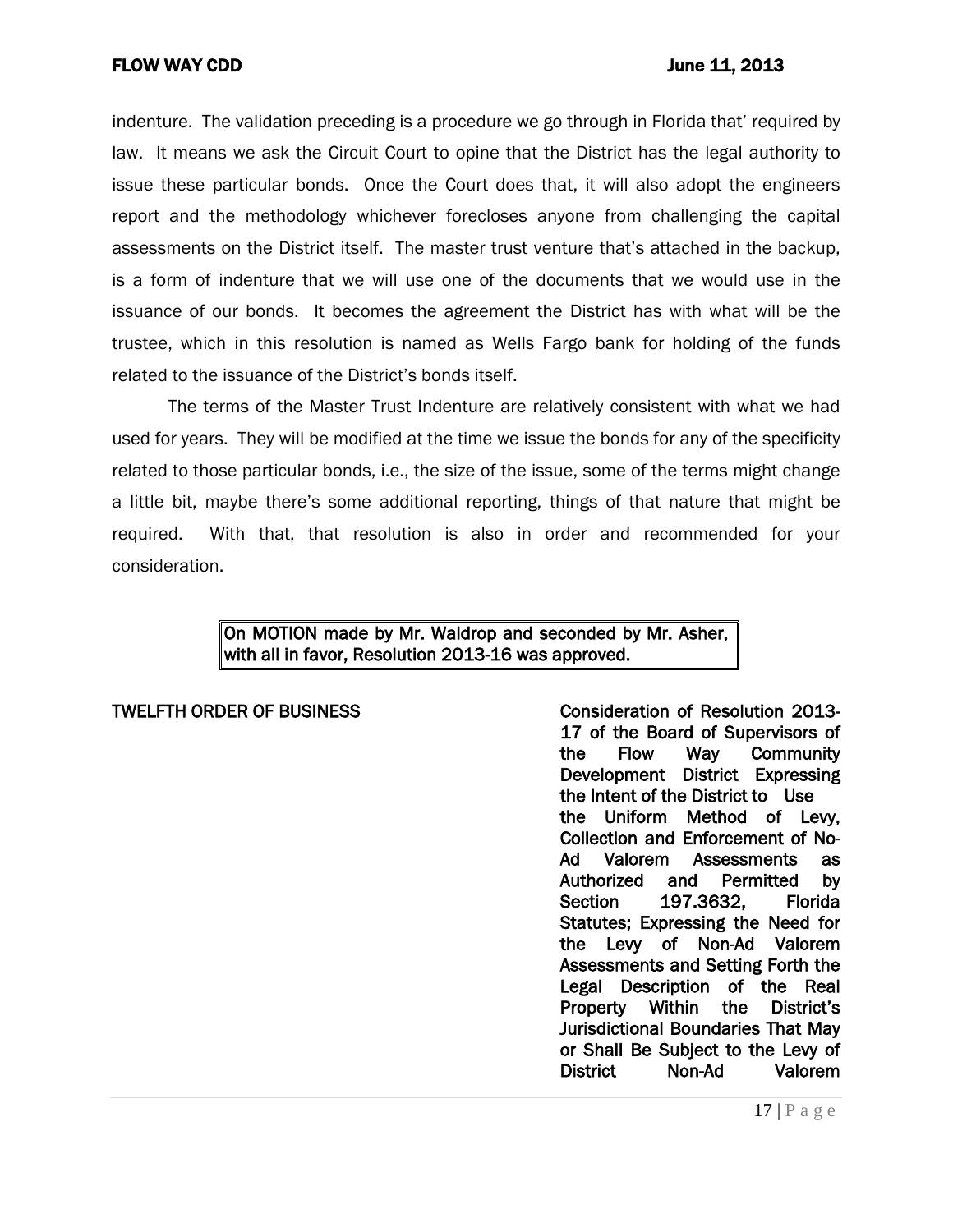# Assessments; Providing for Severability and Invalid Provisions; Providing for Conflict and Providing for an Effective Date

Mr. Ward stated Resolution 2013-17 is commonly referred to as the notice of intent to utilized the uniform method of collection. In Florida, the District can use a procedure where we place our assessments on the tax rolls of Collier County each year, so that residents will then pay their assessments at the same time and in the same manner as they pay their regular ad valorem taxes. In order to utilize the Collier County tax rolls, we have to go through a public hearing process and adopt this resolution, and a resolution that we'll adopt at the public hearing. We then notify the state, the county, the Property Appraiser and the county Tax Collector. Then once that is done, pursuant to statute, we will enter into an agreement with those two constitutional offices that will then permit us to utilize the county tax rolls for the levy of our assessments, and the way in which they pay those.

The public hearing for this one is set for Tuesday, July 30<sup>th</sup> at 9:30 here at the offices of Coleman, Yovanovich & Koester. With that, if you have any questions, I'll be glad to answer them, otherwise that resolution is in order also.

> On MOTION made by Mr. Waldrop and seconded by Mr. Asher, with all in favor, Resolution 2013-17 was approved.

THIRTEENTH ORDER OF BUSINESS Consideration of Ranking of Engineering Proposals To Serve As District Engineer and Agreement(s) with Waldrop Engineering

# a) Ranking of Engineering Proposal

Mr. Waldrop stated that I would like to announce that I have a conflict.

Mr. Waldrop stated I've been waiting for this one

Mr. Ward stated Mr. Waldrop, who is declaring a conflict, since his firm is one of the proposers. He's provided me a copy of the conflict form. He may either stay in the room and vote on the matter, and he may leave the room and abstain, whichever you prefer.

Mr. Waldrop stated I'll stay is fine, and I'll just excuse myself from the vote.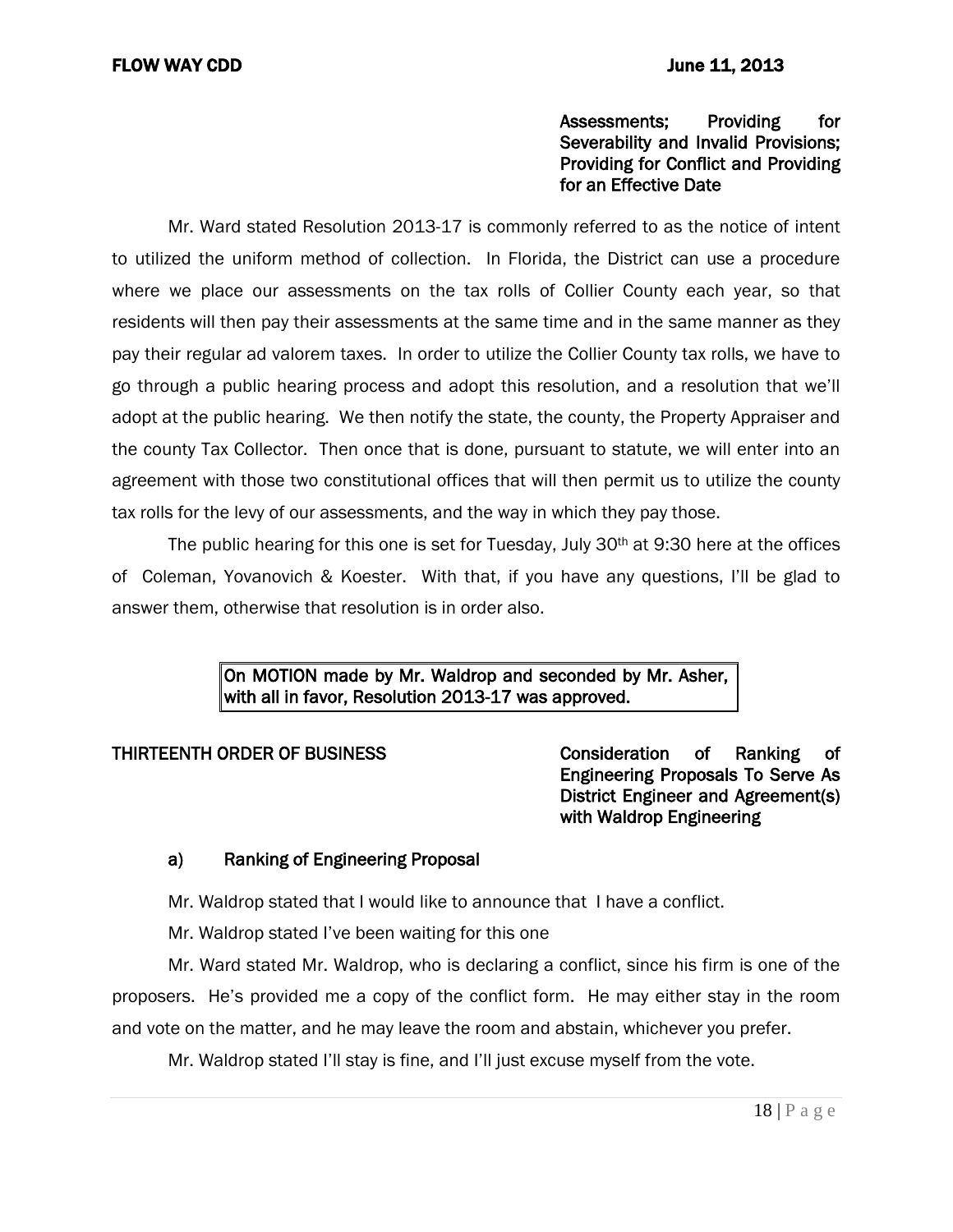Mr. Urbancic stated you can just stay, and we'll mark it as you abstained.

Mr. Ward stated so you have two proposals that you received, one from Waldrop Engineering, and the second Weston & Sampson. The statute requires you to rank them number one and number two, and once that ranking is finished, then you would authorize your staff to negotiate an agreement with the number one ranked firm, and bring that back to you at the next meeting. I tried to shorten that process by having on your agenda also a form of Master Engineering agreement with you, so it would be appropriate at this time for you to discuss that. You may use the ranking form that I provided to you, there's no requirement that you do that; you may just discuss it and, amongst yourself, rank them, and then I'll ask for a motion for the ranking.

Mr. Asher asked well, what do you think?

Mr. Milarcik stated I'm kind of thinking Weston & Sampson.

Mr. Asher stated yes, I'm not familiar with them.

Mr. Asher stated I'm thinking Waldrop is not looking bad.

Mr. Gilkey stated my understanding is that Weston & Sampson, they have other firms that are partnering with them on this.

Mr. Ward stated yes, because when I read their proposal, it looked like there were a number of sub-consultants that they use in terms of providing services.

Mr. Gilkey asked we really need those others, like the environmental consultant for this type of service?

Mr. Asher stated I would think if we needed those services, we would obtain proposals from people that have the most experience for the project. I guess I would say that we would rank Waldrop one and Weston & Sampson two.

Mr. Milarsik stated I agree with that.

On MOTION made by Mr. Asher and seconded by Mr. Milarsik, with all in favor, the ranking of the engineering proposals as Waldrop first (1) and Weston & Sampson second (2) was approved. Mr. Waldrop abstained from voting.

b) Preparation of Master and First  $(1<sup>st</sup>)$  Supplemental Engineer's Reports for the Capital Improvement Program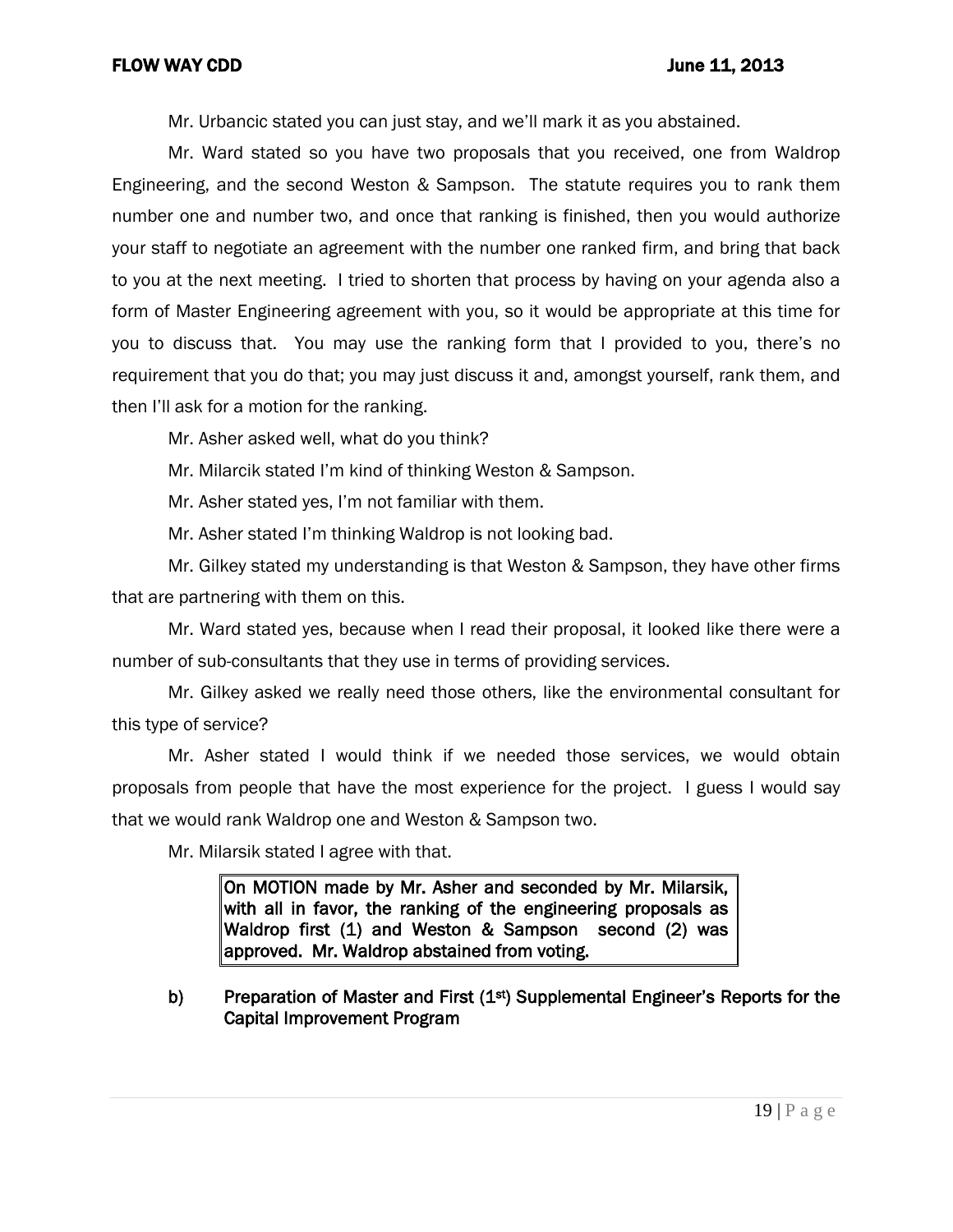Mr. Ward stated the companion item that I had to go with this is a Master Engineering Services Agreement, which identifies the basic business terms and conditions upon which the District will do more work with the engineer. It talks about how they will do that, it talks about how they notify the District with respect to how they will be compensated, which is pursuant to either an hourly rates or lump sum. The hourly rates will also be attached as a part of the agreement once it's finally negotiated. How we reimburse them for costs, including special consultants, and billing and accounting records. One of the important parts of this is the ownership of all of the documents related to the preparation of any public infrastructure is the ownership of the District in whatever form that that is done. If an engineer prepares a document in a CAD file, that document belongs to the District at that point.

The insurance requirements that are required for the firm to be held with respect to it, and another important feature is the contingent fee that means that they have not paid. Wherever the engineer is, when we negotiate this with whoever, that they have not paid any other firm or individual with respect to trying to gain this contract with us. They provide indemnification to the District for all of its board members, officers, agents and employees and subsidiaries thereof with respect to all of the work done for the District. The public, all of the records that they do in preparation of this are public records pursuant to Chapter 119 of the statutes, and they must produce them in whatever form they have made them with respect to it.

An important feature is the termination clause. There is provided a 30-day termination clause by the District, and a 90-day termination clause by the engineer. It just means that this is an ongoing contract for in perpetuity unless otherwise terminated by the District. If you have any questions, I'd be glad to answer them. Otherwise the form of agreement is recommended.

> On MOTION made by Mr. Asher and seconded by Mr. Milarsik, with all in favor, the preparation of Master and First  $(1^{st})$ Supplemental Engineer's Reports for the Capital Improvement Program was approved.

c) Master Engineering Services Agreement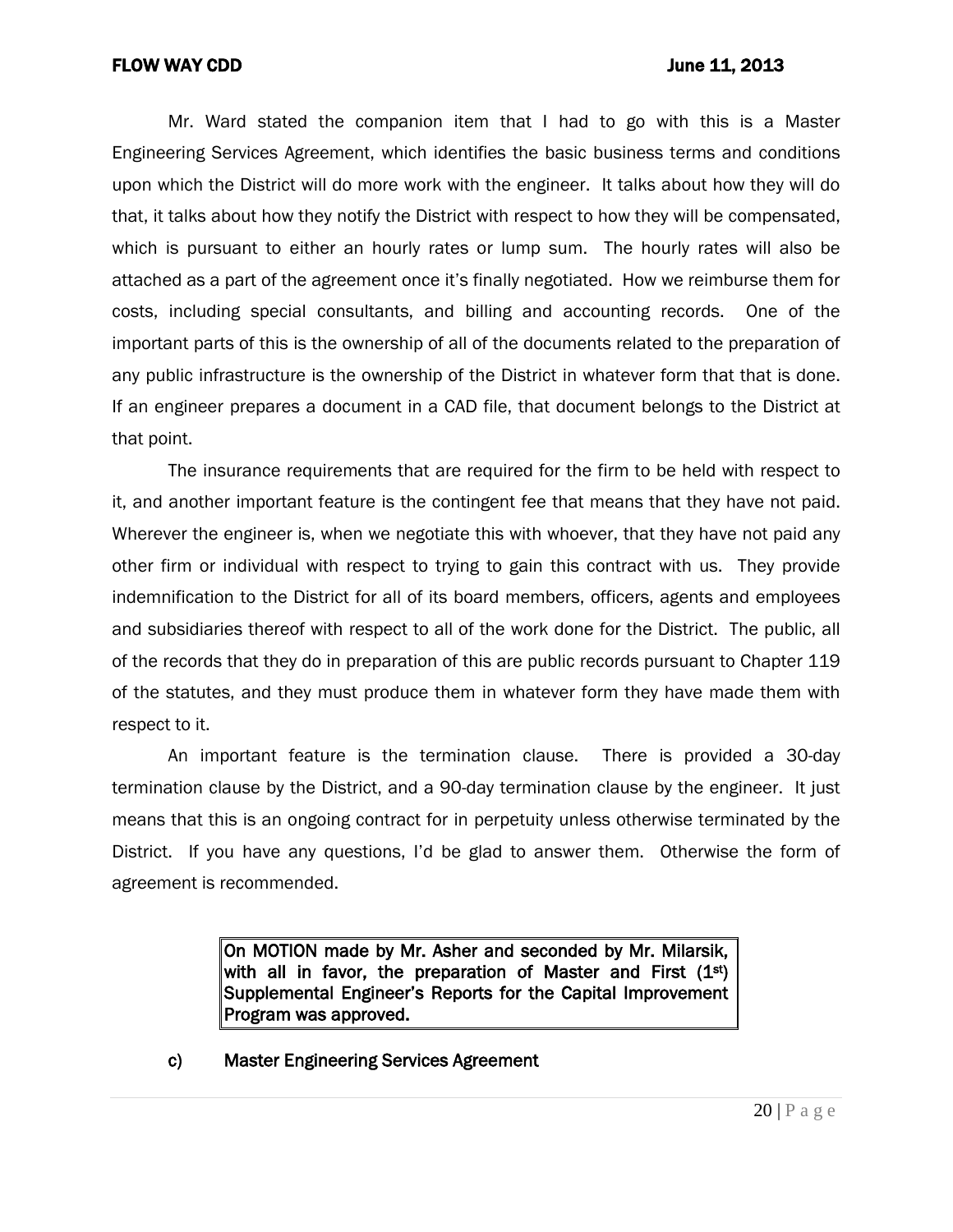Mr. Ward stated the other agreement that we have on here is with Waldrop Engineering for the CIP that David went through with you in detail a few minutes ago. It tends to be very consistent with what the Master Engineering Agreement does. We had this on the last agenda but deferred it from that time. That agreement is in order and also recommended for your consideration.

> On MOTION made by Mr. Asher and seconded by Mr. Gilkey, with all in favor, the Master Engineering Services Agreement was approved. Mr. Waldrop abstained from voting.

# FOURTEENTH ORDER OF BUSINESS Staff Reports

# a) District Attorney

Mr. Urbancic stated the only thing I want to report is there was a change in the law. There was a new law that was passed which is intended to allow more public comment at governmental meetings, which you can take whether it's good or bad. They've taken the Sunshine Law one step further now allowing people to be present and allow them to speak on agenda items. It shouldn't affect us while we're in the developer stage, because we usually don't get very many participants. But, to the extent there are people that end up showing up, we'll have to make some accommodations for those in the future; we can deal with it at that time. Otherwise, I don't have any further report.

# b) District Manager

# I. Report on the Number of Registered Voters in the District

Mr. Ward stated the only think I have for you is the report on the number of registered voters within the District. This is a statutory requirement, and the statute says that the Board shall determine from the qualified electors rolls in Collier County each year, as of April 15th, the number of registered voters in the District. In Flow Way that is zero. It becomes important when you hit two thresholds: one is 250 qualified electors, and the second is six years from the date of establishment, which you have already exceeded that one. Once you hit 250 qualified electors, it just means you'll begin the transition of the Board from a landowner based election to a qualified elector based election.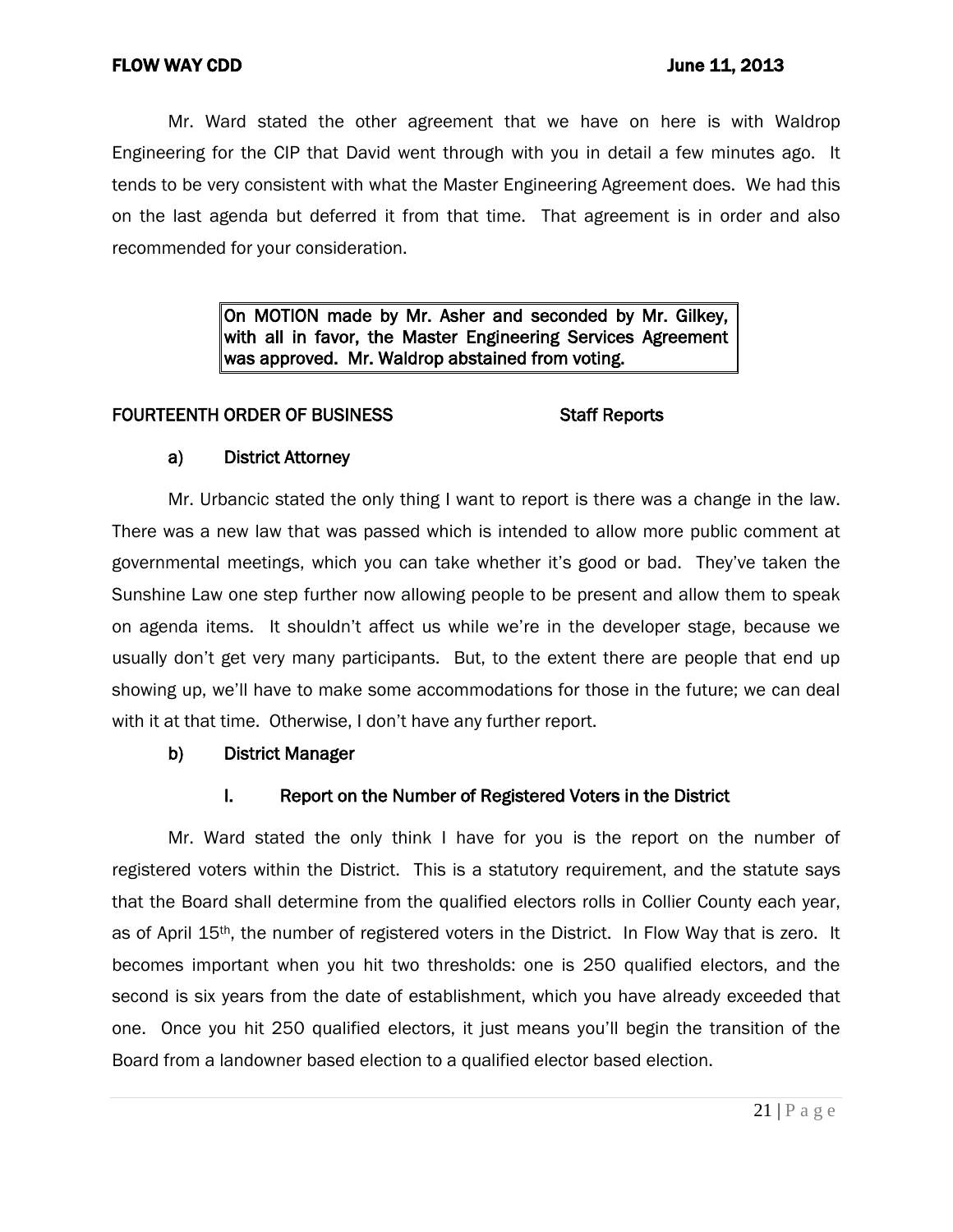We'll go through this process every year, there's no action required by the Board at this point in time, and that will just be made a part of the record.

Mr. Asher asked so it's whichever occurs first?

Mr. Ward stated no, you have to meet both thresholds. So you have already met the six years from the date of establishment, so you've met the one, so once you hit 250, then you begin that transition process.

Mr. Gilkey asked it needs to be registered voters?

Mr. Ward stated registered voters within the District.

Mr. Asher asked second homes don't count, but husbands and wives do, right?

Mr. Urbancic stated yes, you could have multiple per household.

Mr. Ward stated yes, you can have multiple renters can be registered voters.

Mr. Gilkey asked then how is that transition?

Mr. Ward stated at the next general election.

Mr. Gilkey asked but I mean is it one Board member per number of voters or percentage?

Mr. Ward stated once you hit that threshold, then at the next general election, which would be in an even year, 2002, so it would be at a general election in November of an even year once you meet that threshold. Then two of the Board members whose terms would expire are then up for the registered voters or the qualified elector based election; there's always three up, so the third member up at that time stands for the landowner-based election, and then two years thereafter, the remaining two Board members are elected landowners would then stand for election qualified elector-based election. Then that third seat or that final seat would be two years thereafter that, so it's a transition process.

Mr. Asher asked if there's no residents that run, what happens? Then the existing Board stays intact or has it been turned over?

Mr. Ward stated the terms serves until, unless otherwise elected, so, yes. To be frank with you, I've never, ever had a District that hasn't had a qualified elector-registered vote.

Mr. Urbancic stated I think what would happen is the Board has the authority to appoint; if there becomes an empty seat because of resignation in combination with nobody running, the Board can appoint somebody that's qualified.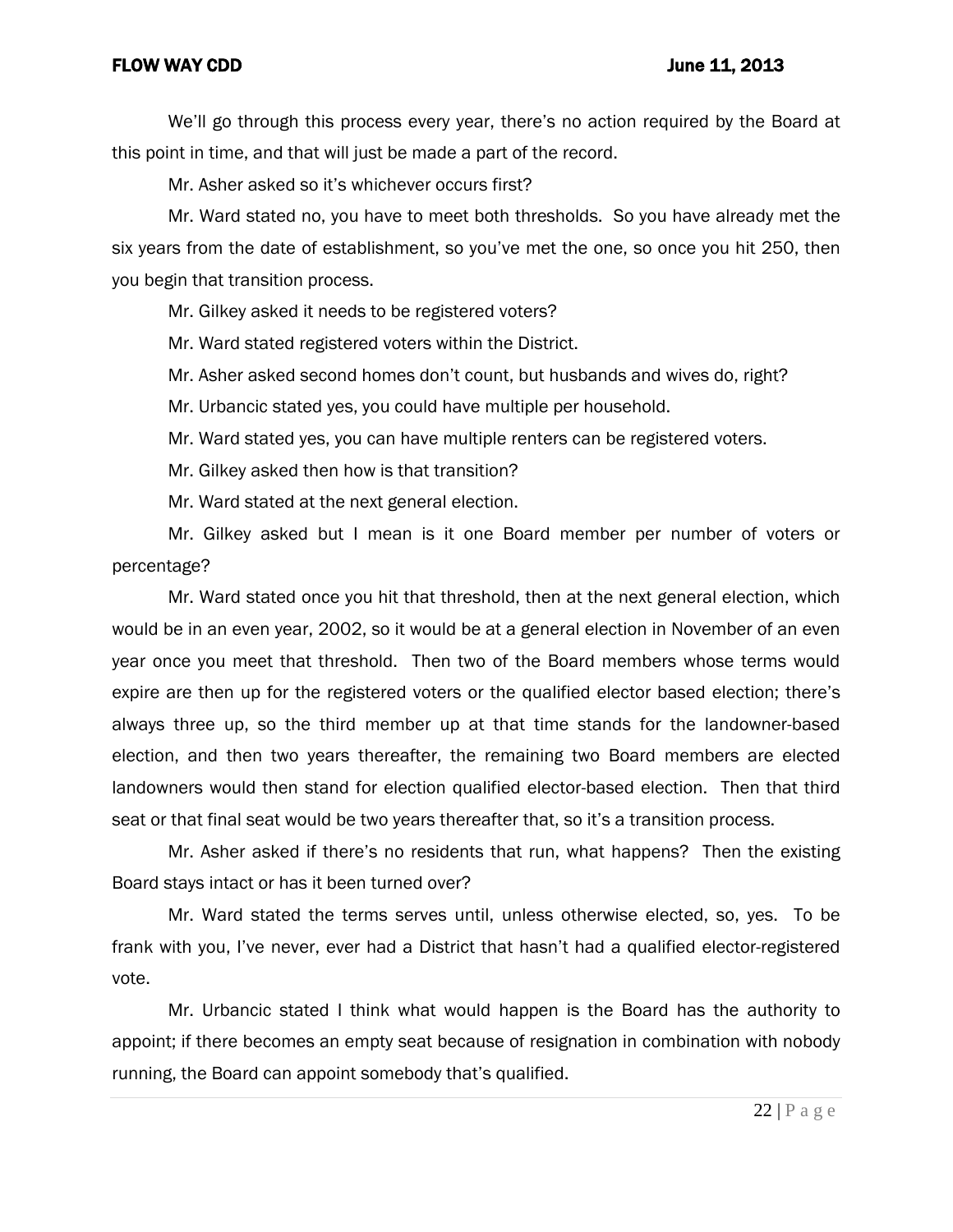Mr. Ward stated that's all we had for you, unless you have anything else.

#### FIFTEENTH ORDER OF BUSINESS

**Supervisors' Requests** 

None

### SIXTEENTH ORDER OF BUSINESS

Adjournment

Mr. Ward stated a motion to adjourn would be in order.

On MOTION made by Mr. Waldrop and seconded by Mr. Gilkey, with all in favor, the meeting was adjourned at 2:30 p.m.

James etary

John Chairman